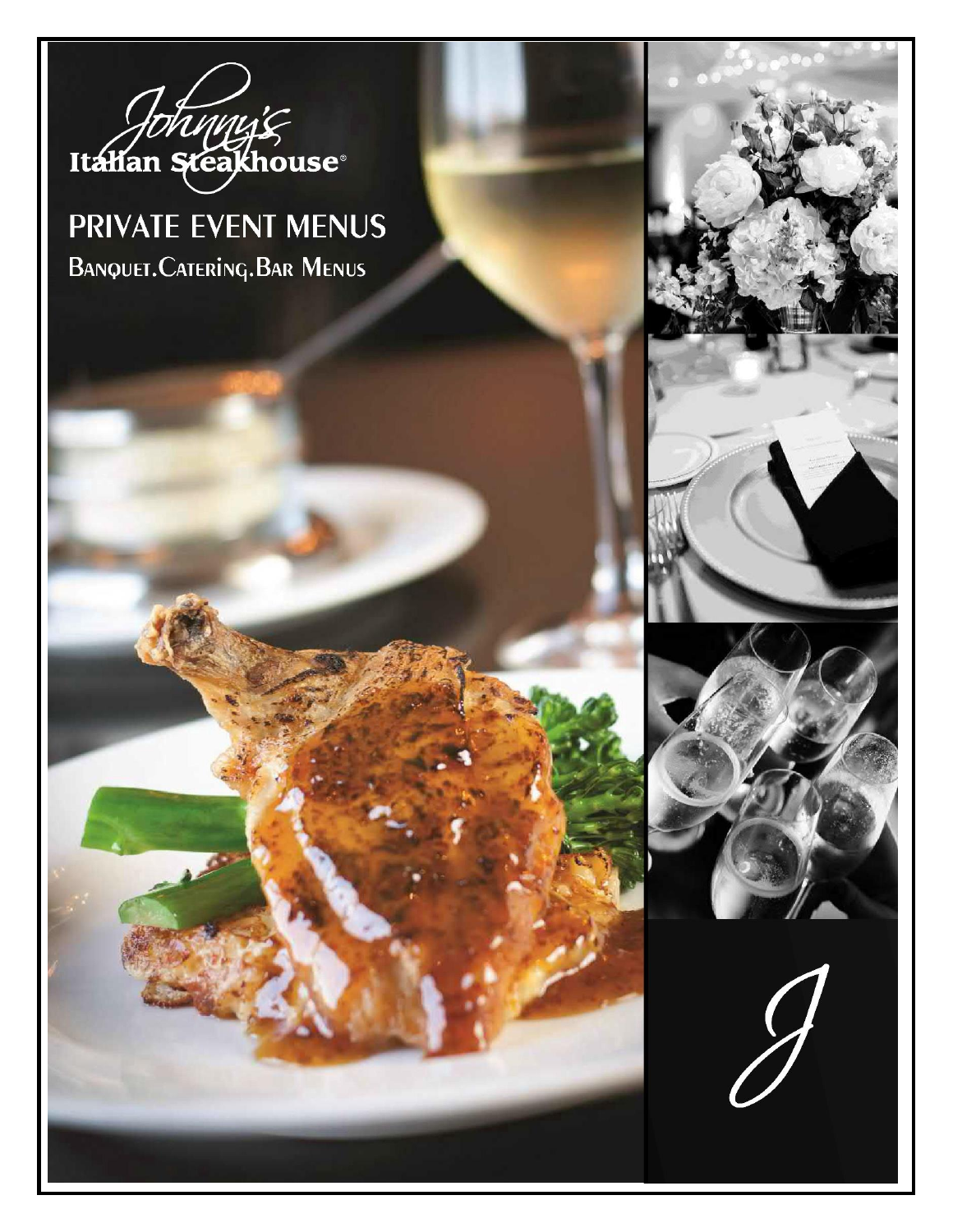# WELCOME

### 4751 Owen Ayres Court | Eau Claire, WI 54701 | 715.830.9889 | www.johnnysitaliansteakhouse.com

### Johnny's Italian Steakhouse is ready to host your special event. We can

ensure your experience exceeds your expectations!

Our recipe for success? A detailed and interactive planning process, flawless event management and a decadent menu crafted by our Executive Chef. These ingredients add up to the premier experience provided by Johnny's Italian Steakhouse for you and your guests—for any occasion.

### BANQUET MENU | Page 3

### BAR MENUS | Page 16

## CATERING MENU | Page 19

Disclaimers: Menu prices are always subject to change. Contact our Sales Department for most recent

pricing. Prices do not include 20% service charge or 5.5% Wisconsin sales tax.

Catering and Delivery Costs: Disposable utensils are included with every catering delivery. We do not provide tables or chairs. Catering and Deliver fees will vary depending on event location, size, and other service needs.

General Food and Beverage Policies: No food or drink will be permitted to be brought on property from an outside source by the Client with the exception of a wedding cake. All food and beverages provided

must remain in the event space.

\*\*Consuming raw or undercooked meats, poultry, seafood, shellfish or eggs may increase your risk of food borne illness, especially if you have certain medical conditions. Any dietary modifications or requests may be discussed with our Sales team\*\*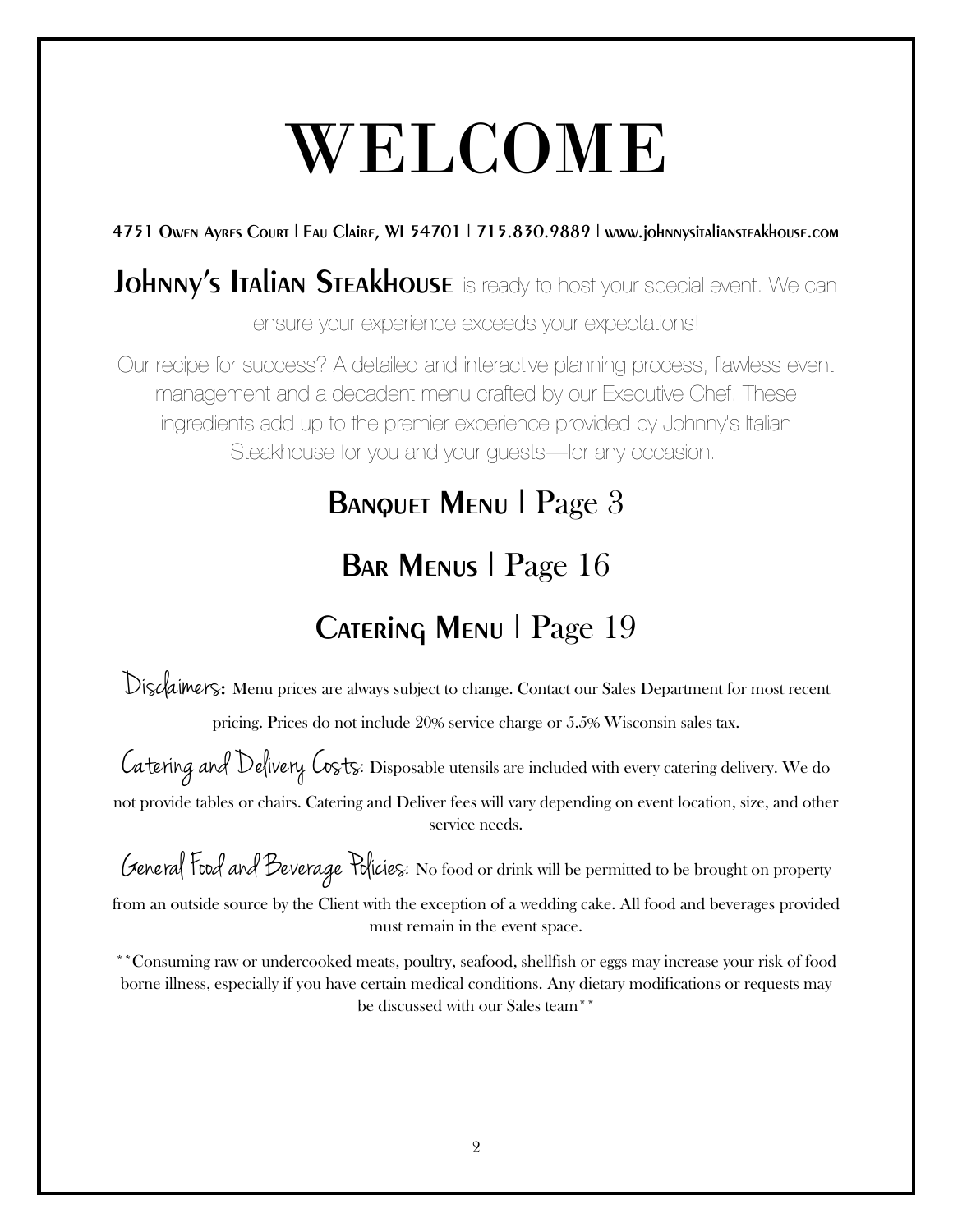

Italian Steakhouse<sup>®</sup> | BANQUET MENU

### BREAKFAST SELECTIONS

#### CONTINENTAL BREAKFASTS

Includes Coffee

#### PREMIUM - \$10

Juice (Apple/Orange/Cranberry) Sliced fresh fruits and berries Fresh baked muffins and assorted pastries Assorted flavored yogurts

#### HEALTHY CHOICE - \$12

Juice (Apple/Orange/Cranberry) Build-Your-Own parfait with house-made Granola Sliced fresh fruits and berries Assorted breads and bagels with cream cheese, butter & jam Breakfast cereal bar

#### PLATED BREAKFASTS

Breakfast entrees served with coffee 10-person minimum

#### ALL AMERICAN - \$9

Freshly scrambled eggs with smoked bacon, French toast, hash brown patty and garnished with fresh fruit.

#### CLASSIC EGGS BENEDICT - \$11

Scrambled eggs, Canadian bacon, grilled tomato and hollandaise sauce atop a toasted English muffin with fresh fruit and hash brown patties.

#### STEAK AND EGGS - \$14

Marinated 6 oz. Certified Angus Beef and scrambled eggs with Potatoes O'Brien and whole wheat toast.

#### HAM AND CHEESE CROISSANT - \$10

Flakey, buttery croissant stuffed with smoked ham, melted cheddar cheese, and scrambled eggs served with hash brown patties.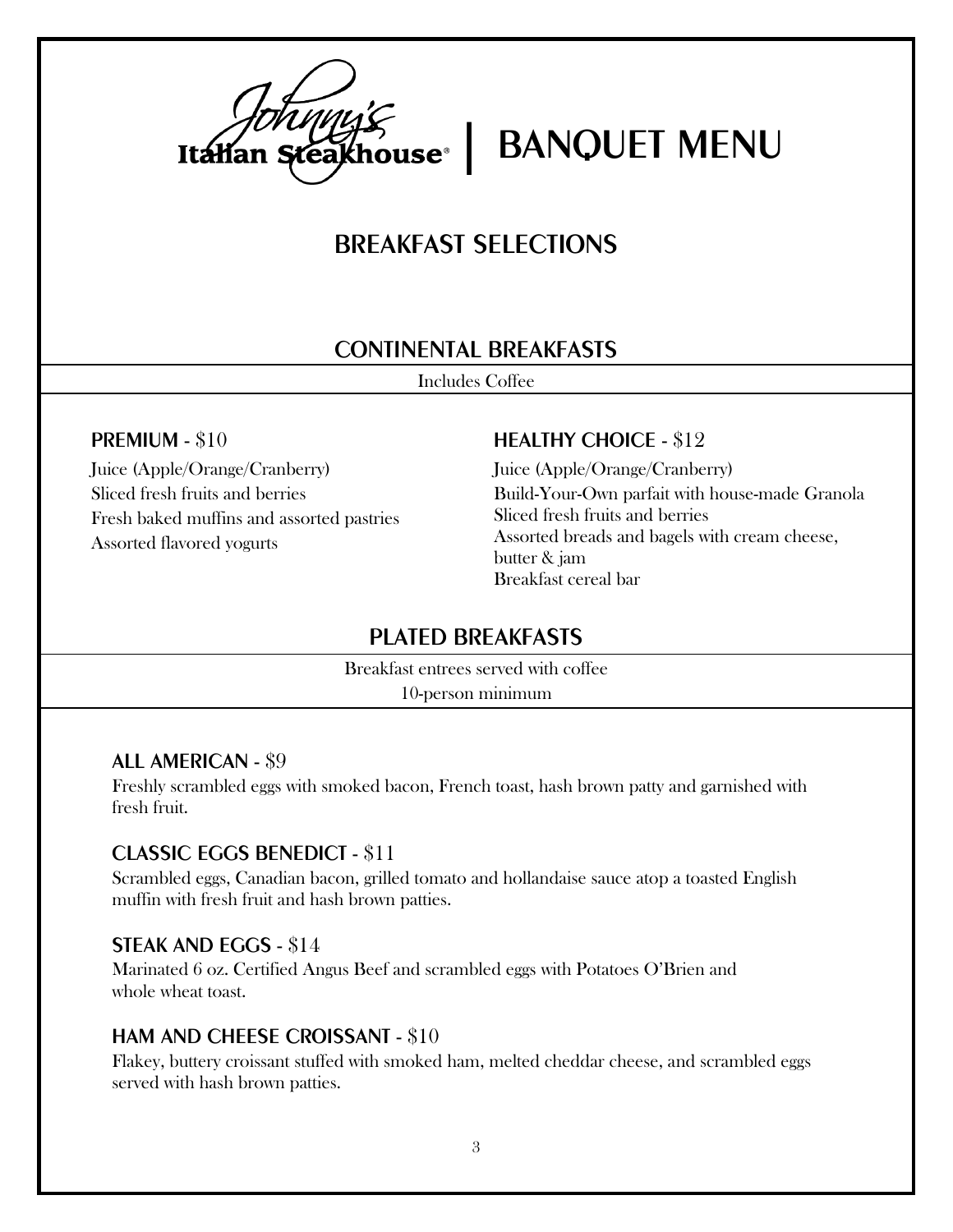#### BREAKFAST BUFFETS

Buffets served with coffee 25-person minimum

#### NICE AND EASY - \$10

Fresh baked muffins and scones, sliced fresh fruit and berries, scrambled eggs, Potatoes O'Brien, Applewood smoked bacon.

#### CAST AND CREW - \$11

Raspberry Kringle, sliced fresh fruit and berries, scrambled eggs with peppers, onions and melted cheese, Applewood smoked bacon, cheesy crispy hash browns, fresh baked buttermilk biscuits and homemade sausage gravy.

#### THE CORSICAN - \$12

Assorted donuts, sliced fresh fruit and berries, French toast and maple syrup, sausage and pepper scramble, hash brown patties.

#### THE ENTERTAINER - \$13

Belgian waffles and maple syrup, sliced fresh fruit and berries, scrambled eggs, Applewood smoked bacon and sausage links, hash brown patties.

#### A LA CARTE BREAKFAST

ASSORTED FRESH BAKED MUFFINS - \$24 per dozen HOUSE-MADE BREAD PUDDING - \$24 per dozen RACINE KRINGLES - \$20 per dozen DONUTS - \$24 per dozen CINNAMON ROLLS - \$24 per dozen HARD BOILED EGGS - \$16 per dozen WHOLE FRESH FRUIT - \$15 per dozen ASSORTED FLAVORED YOGURTS - \$28 per dozen VARIETY OF BAGELS WITH CREAM CHEESE - \$24 per dozen BUILD-YOUR-OWN YOGURT PARFAIT - \$5 per guest SLICED FRESH FRUIT AND BERRIES - \$32 per dozen ARTISAN BREADS WITH JAM AND BUTTER - \$24 per dozen ASSORTED PASTRIES - \$24 per dozen HOUSE-MADE BANANA BREAD - \$18 per loaf, serves 12-16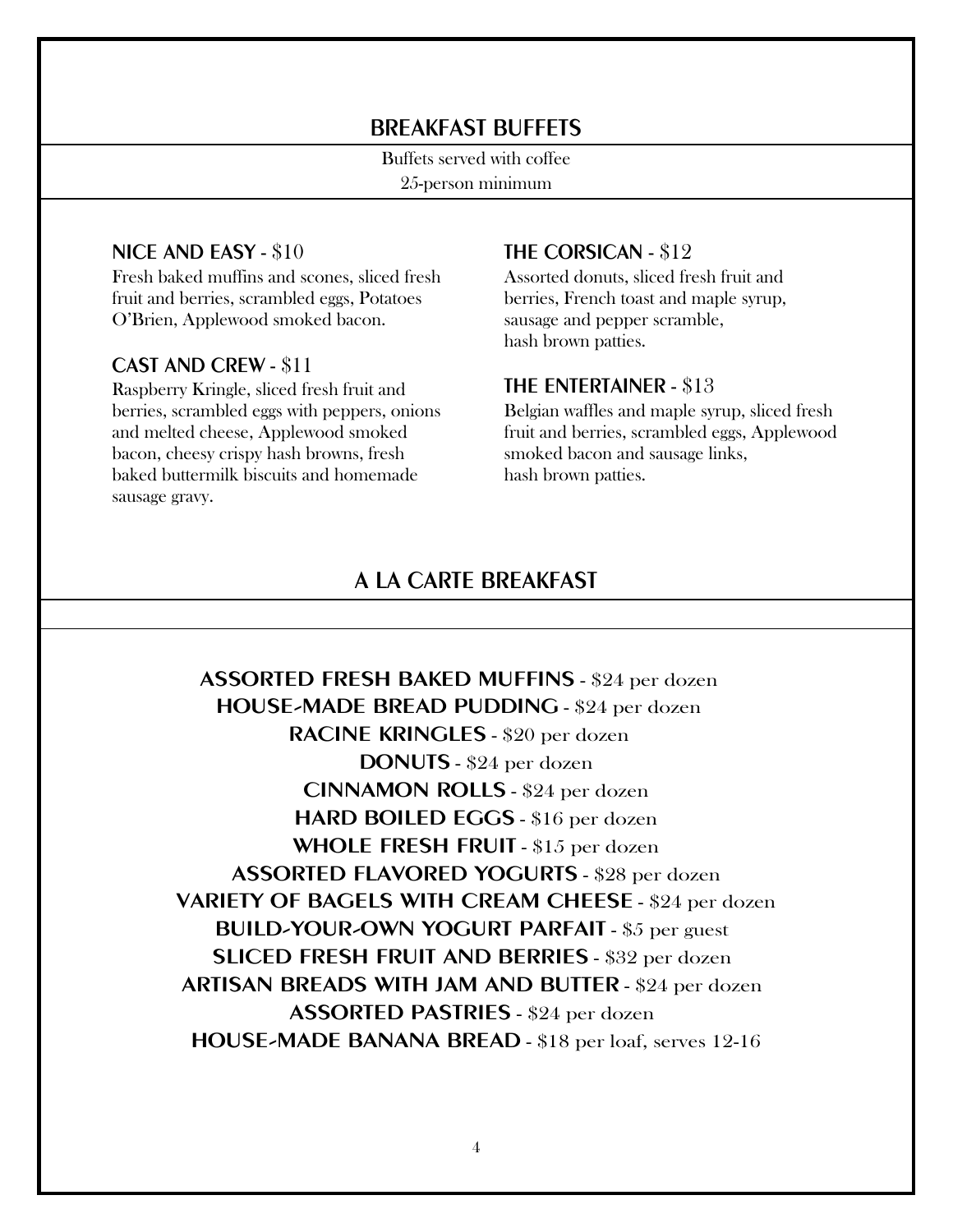#### **BREAKS**

#### 10-person minimum

#### SOUTHWESTERN BREAK - \$10

Chips and fire roasted tomato salsa, guacamole, cowboy caviar, jalapeno queso.

#### SALTY AND SWEET BREAK - \$8

Fresh baked assorted cookies, pretzels, Cracker Jacks, party mix.

#### SNACK TIME - \$10

Kettle chips with ranch, soft pretzels with cheese sauce and whole grain mustard, mixed nuts, Cracker Jacks.

#### HEALTHY CHOICE BREAK - \$9

Assorted flavored yogurts, whole fresh fruit, fresh cut vegetables with ranch, granola bars.

#### A LA CARTE BREAKS

CRACKER JACKS - \$28 per dozen ASSORTED FRESH BAKED COOKIES - \$24 per dozen CHEESECAKE BAR ASSORTMENT - \$32 per dozen FRESH CUT ASSORTED VEGETABLES WITH RANCH - \$32 per dozen ICED CHOCOLATE BROWNIES - \$28 per dozen WHOLE FRESH FRUIT - \$15 per dozen SLICED FRESH FRUIT AND BERRIES - \$32 per dozen CHIPS AND SALSA - \$24 per dozen PARTY MIX - \$24 per dozen MIXED NUTS - \$28 per dozen SOFT PRETZELS WITH CHEESE SAUCE AND WHOLE GRAIN MUSTARD - \$26 per dozen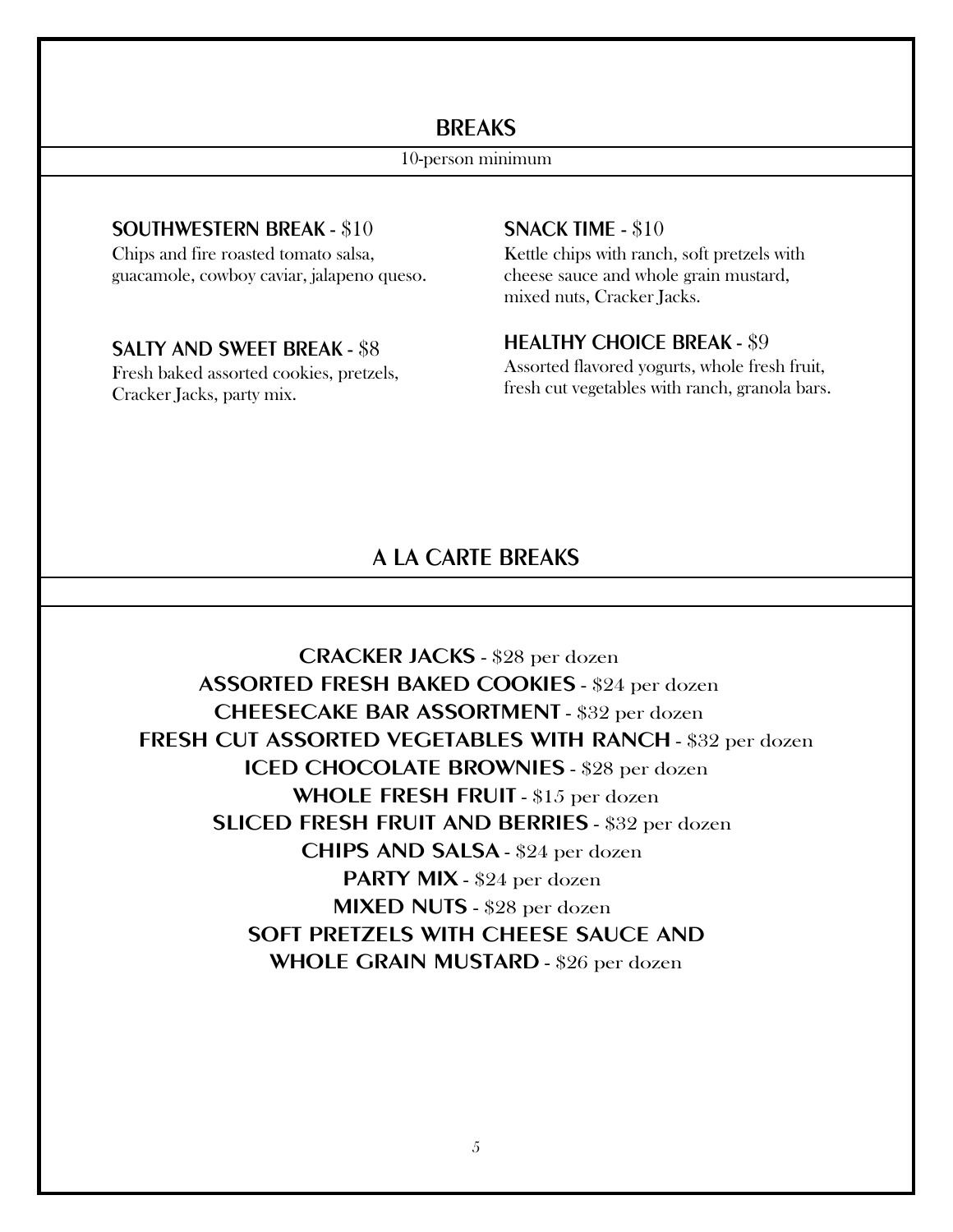### LUNCH SELECTIONS

### SANDWICHES AND WRAPS

All Sandwiches served with Johnny's house-made kettle chips All cold sandwiches can be made available as wraps

### COLD SANDWICHES

#### CHICKEN SALAD SANDWICH - \$10.50

Chicken breast, cranberries, apples, and pecans with sliced tomato and lettuce on sourdough.

#### JOHNNY'S CLUB - \$13

Smoked ham and turkey, provolone and cheddar cheese, mayonnaise, bacon, lettuce and tomato served HOT HAM AND CHEESE - \$10 on multi-grain.

#### TURKEY, AVOCADO, BACON - \$12

Smoked turkey, fresh sliced avocado, bacon, Swiss cheese, herb mayonnaise, and lettuce on sourdough.

#### ITALIAN - \$11

Ham, salami, and provolone cheese with lettuce, tomato, oil and vinegar, dusted with basil and oregano, Seasoned Roma tomatoes, basil pesto, fresh buffalo on sourdough.

#### HAM STACKER - \$11

Smoked ham, sharp cheddar cheese, leafy greens, tomatoes and mayonnaise on a ciabatta bun.

#### SHAVED TURKEY - \$10

Shaved turkey breast with herb mayonnaise, fresh greens, tomato and Swiss cheese served on multi-grain.

### HOT SANDWICHES

#### CHICKEN PANINI - \$12

Olive oil and garlic marinated grilled chicken breast, melted mozzarella, tomato, red onion and herb mayonnaise served on a toasted ciabatta bun.

Hot ham and melted cheddar cheese, mayonnaise and tomato, served on a toasted ciabatta bun.

#### PRIME RIB - \$12

Slow roasted prime rib, horseradish aioli, arugula and melted Swiss cheese on toasted sourdough.

#### CAPRESE SLIDER - \$10.50

mozzarella, torn basil and finished with a balsamic reduction.

#### REUBEN - \$12

Shaved pastrami, Swiss cheese, sauerkraut and Thousand Island dressing on grilled marble rye.

#### BLACK BEAN VEGETARIAN BURGER - \$12

Black bean patty made up of corn, soy peppers, and assorted spices and egg whites. Topped with citrus arugula salad.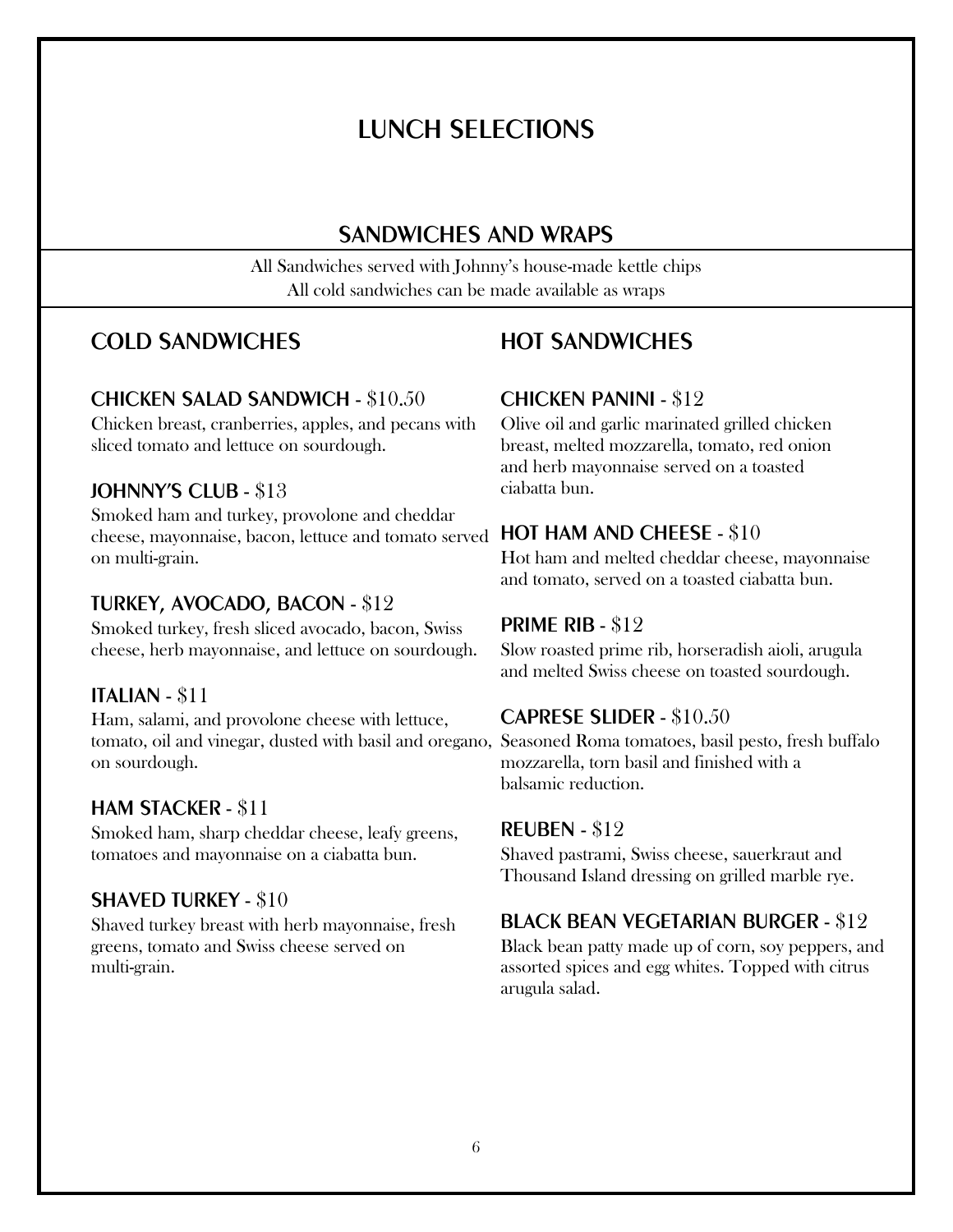#### RICE BOWLS

All Rice Bowls include fresh baked focaccia bread

#### KOREAN BOWL - \$11

Marinated tofu, rice, avocado, sesame oil, sriracha, and carrot.

#### CITRUS SOUTHWEST BOWL - \$12

Chicken, rice, corn, lime, cilantro, black bean, avocado, onion, and tomatoes.

#### RATATOUILLE RICE BOWL - \$11

Smoked sausage, eggplant, zucchini, squash, tomatoes, peppers, onions, rice, aromatics.

#### CALIFORNIA ROLL BOWL - \$13

Crab, cucumber, carrot, nori, sesame seeds, avocado, rice.

### ENTRÉE SALADS

All Salads include fresh baked focaccia bread

#### CLASSIC CAESAR SALAD - \$12

Crisp Romaine, homemade Caesar, croutons and Parmesan cheese. Add garlic shrimp - \$5.50 Add marinated chicken - \$4

#### WARM GOAT CHEESE SALAD - \$13

Pecan crusted goat cheese with sliced apples and julienne carrots lying over a bed of fresh greens with Gorgonzola cheese and a balsamic vinaigrette dressing.

#### AHI TUNA SALAD - \$16

Seared Ahi Tuna served medium rare lying over fresh buffalo mozzarella, seasoned Roma tomatoes, capers, basil and fresh assorted salad greens. Finished with balsamic vinaigrette and balsamic reduction.

#### SALMON SALAD - \$13.50

Fresh Atlantic seared salmon, balsamic greens, bruschetta tomatoes, red onions, Parmesan cheese, crostini and whipped goat cheese.

#### STEAK TRIBUTE SALAD - \$15.50

Grilled 6 oz. Certified Angus Beef sirloin steak, bistro greens, Gorgonzola cheese, Roma tomato, bacon, red onions and Johnny's Tribute dressing.

#### HARVEST SALAD - \$11.50

Hearty spring mix, candied pecans, assorted sliced apples, dried cranberries, goat cheese crumbles tossed with a honey cider vinaigrette.

#### GREEK SALAD - \$13.50

Hearty spring mix with kale, olives, feta cheese, artichokes, tomatoes, onion, and a balsamic vinaigrette.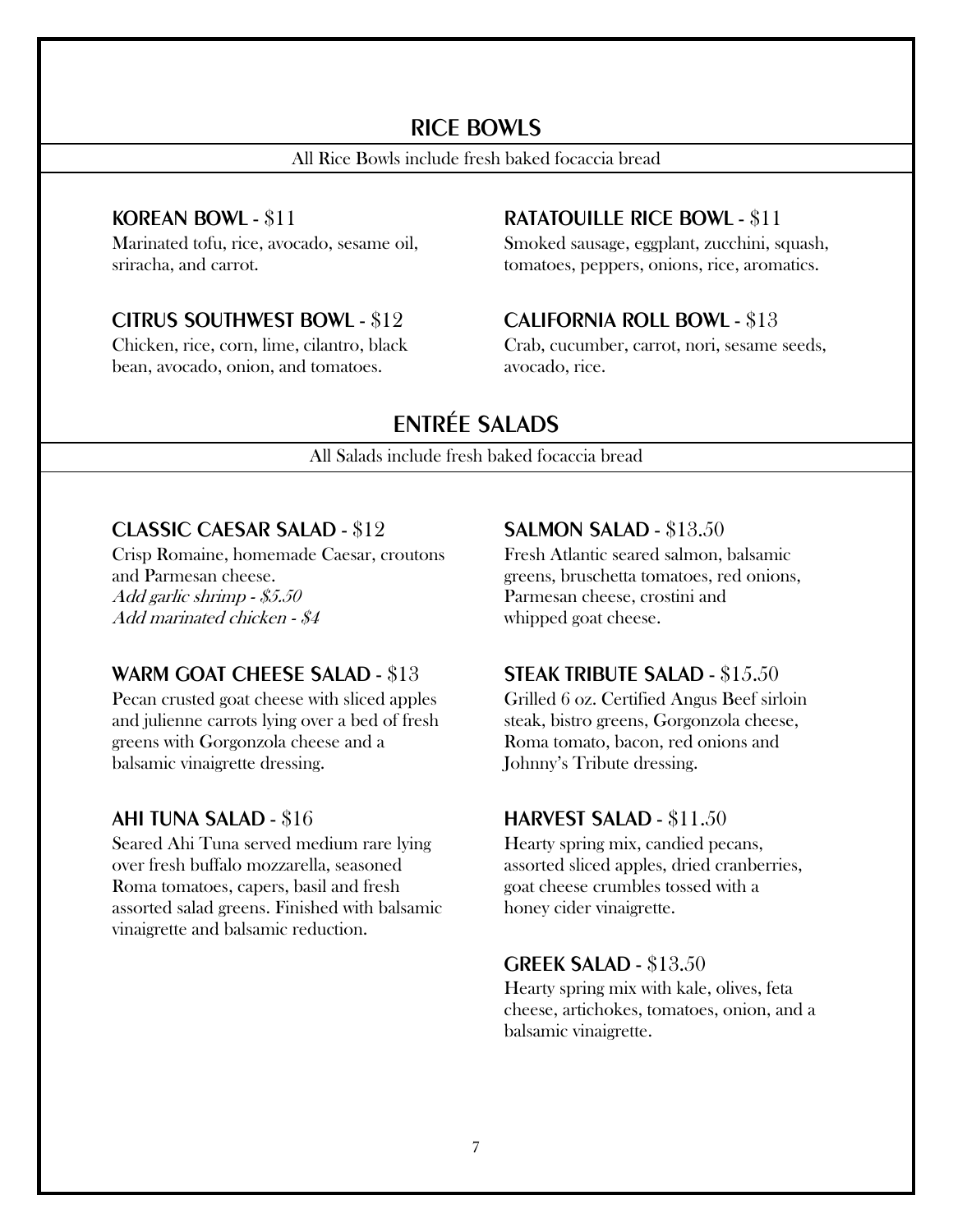### PLATED LUNCHES

All Plated Lunches include a house salad and fresh baked focaccia bread

10-person minimum

### PASTA

#### FETTUCINE ALFREDO - \$13

Johnny's homemade garlic cream sauce with fettuccini noodles. Add garlic shrimp - \$5.50 Add chicken - \$4

#### FOUR CHEESE BASIL RAVIOLI - \$13

Four cheese stuffed ravioli tossed with a basil pesto lying over Johnny's marinara sauce and topped with shredded parmesan cheese.

#### SPAGHETTI MARINARA - \$12

Spaghetti noodles tossed with Johnny's Marinara sauce. Add Italian sausage - \$3.50 Substitute Bolognese Sauce - \$3

### SEAFOOD

#### AHI TUNA - \$21

6 oz. Ahi Tuna, pan-seared and served with an avocado chili salsa and vegetable risotto.

#### RAVIOLI SHRIMP ROSA - \$17

Four cheese stuffed ravioli with a tangy shrimp Rosa sauce. Without shrimp - \$13

#### TERIYAKI SALMON - \$13.50

5 oz. filet of Atlantic salmon, char-broiled, topped with teriyaki and served with broccolini.

#### VEGETARIAN - \$18

Pineapple, mushrooms, peppers, and onions topped with teriyaki sesame seeds and green onion. Served with a wild rice blend.

### MEAT

#### CERTIFIED ANGUS BEEF SIRLOIN - \$17

6 oz. Certified Angus Beef sirloin prepared medium lying over a rich demi-glaze and pair with garlic baby red potatoes. Upgrade to 9 oz. sirloin - \$20

#### HAND CUT RIBEYE - \$30

11 oz. Ribeye prepared medium lying over demi-glaze and served with garlic mashed potatoes and roasted pork belly Brussel sprouts.

#### FILET MIGNON - \$32

6 oz. center cut tenderloin of beef prepared medium and served with roasted garlic spinach potatoes and steamed broccoli.

### FILET MIGNON BEEF TIPS - \$16

Smother portabella and filet mignon beef tips served with garlic whipped potatoes.

#### SPICE RUBBED PORK CHOP - \$17

Spice rubbed char-broiled 7 oz. pork chop served with an apple cider jus, garlic rosemary baby reds and steamed broccoli. Twin Pork Chops - \$24

#### CHICKEN - \$17 Single Breast

Comes with choice of two sides: garlic mashed potatoes, mixed fresh vegetables, broccoli, red pasta

PICCATA – lemon, wine, butter sauce

PROSCIUTTO – with sun-dried tomato cream sauce

MADEIRA – with provolone and Madeira wine sauce

PARMIGIANO - breaded, topped with marinara and mozzarella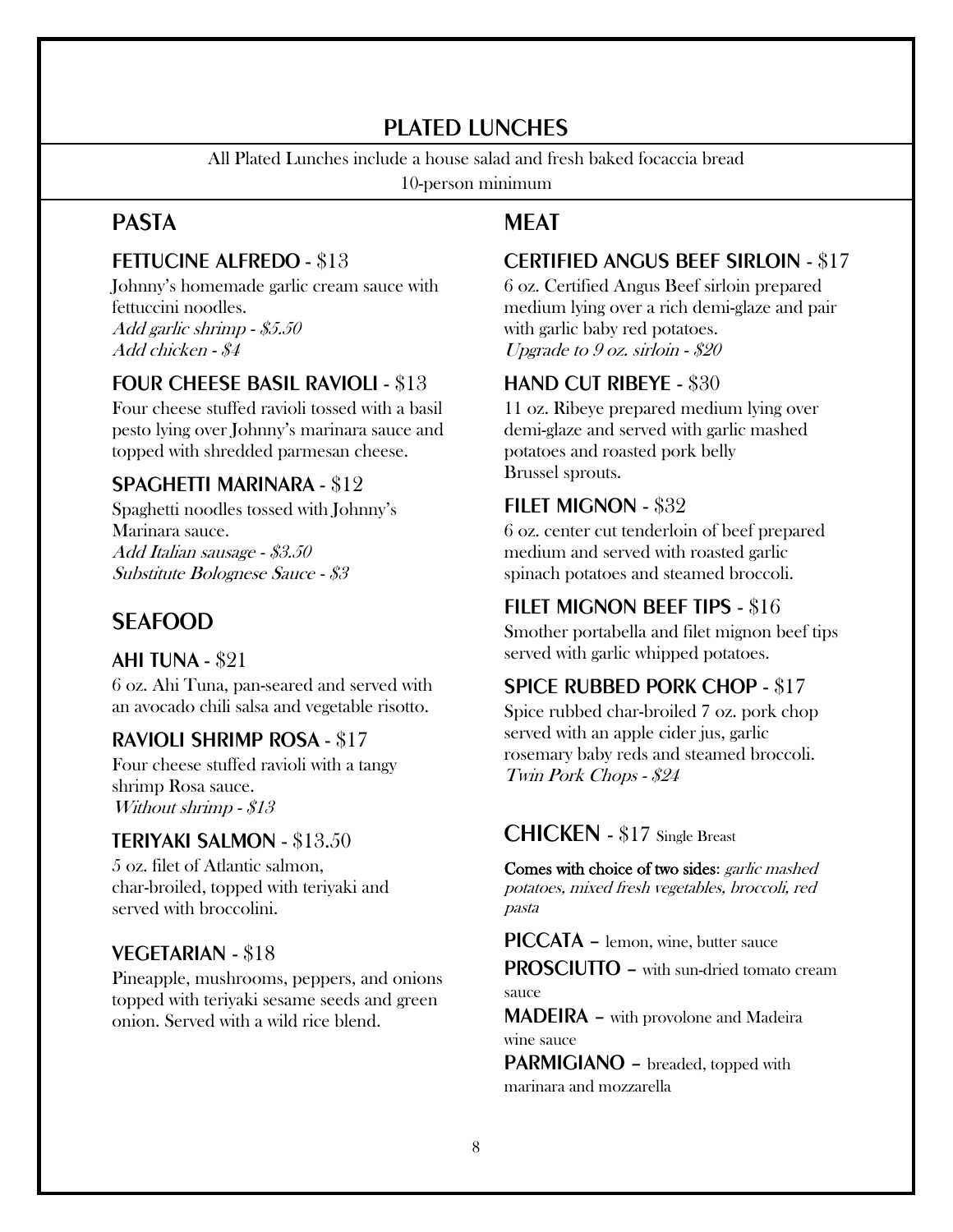### LUNCHEON BUFFETS

Buffets include coffee 25-person minimum

#### THE DIRECTOR - \$18

Mediterranean pasta salad Sliced fresh fruit and berries Shaved ham, smoked turkey, and pastrami Sliced wheat, white and sourdough bread Lettuce, tomato and red onion Sliced Swiss, cheddar and provolone Spicy whole grain mustard, yellow mustard, mayonnaise Homemade kettle chips Chef's choice of soup

#### PITMASTERS BBQ - \$17

Sliced fresh fruit and berries Pulled pork sandwiches BBQ grilled chicken breast Baked beans Potato salad Creamy coleslaw Homemade kettle chips

#### THE FINAL CUT - \$19

Caesar salad Sliced fresh fruit and berries Cavatappi Minelli with garlic chicken Spaghetti and meatballs Tortellini with sun-dried tomato vodka cream sauce Focaccia bread

#### THE CONDUCTOR - \$18

House salad Tenderloin beef tips Marinated grilled chicken with Basilico linguine Garlic whipped potatoes Mixed fresh vegetables Focaccia bread

#### STANDING OVATION - \$22

Caesar salad Sliced fresh fruit and berries Spice rubbed pork loin with apple cider au jus Chicken Madeira with asparagus Teriyaki salmon filets Garlic roasted baby red potatoes Steamed broccoli Focaccia bread

#### TOUR OF ITALY - \$17

House salad Sliced fresh fruit and berries Minestrone Soup Four cheese tortellini with tangy Rosa sauce Chicken Parmesan over spaghetti marinara Focaccia bread

#### CHILDREN'S MENU

All Children's Menu items are served with fresh fruit and milk

#### CHICKEN FINGERS AND FRIES - \$5.50

MAC N' CHEESE - \$5.50

#### SPAGHETTI WITH MARANARA SAUCE - \$5.50

CORN DOGS AND FRIES - \$5.50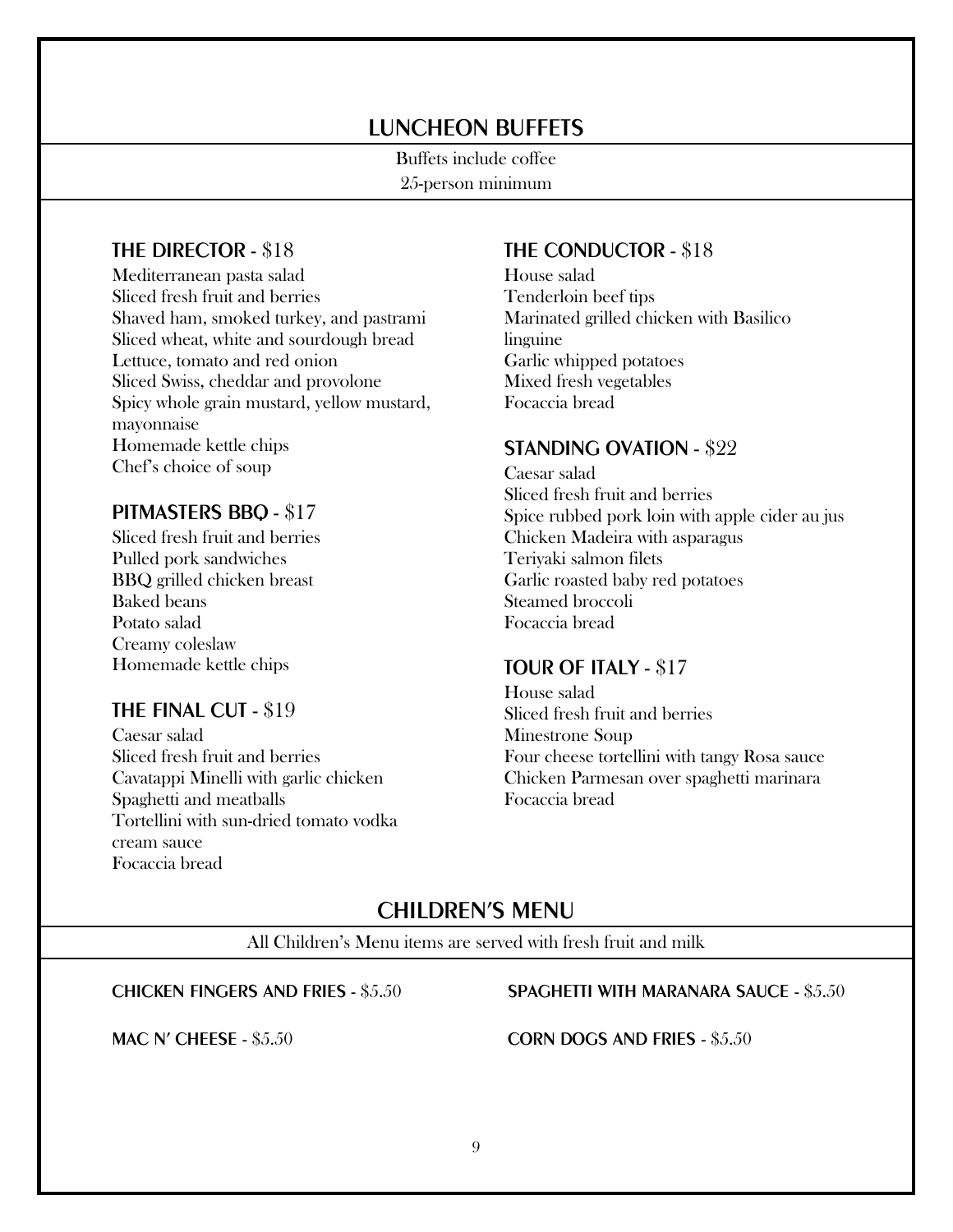### DINNER SELECTIONS

#### PLATED DINNERS

All Plated Dinners include a house salad and fresh baked focaccia bread

#### PASTA

#### COLOSSAL SHRIMP SCAMPI - \$22

Jumbo shrimp, fresh lemon, butter and cherry tomatoes served on a bed of linguine

#### VODKA TORTELLINI - \$17

Four cheese stuffed tortellini with roasted tomato vodka sauce.

#### RAVIOLI SHRIMP ROSA - \$19

Four cheese stuffed ravioli with a tangy shrimp Rosa sauce. Without shrimp - \$15

### SEAFOOD

#### BROILED ATLANTIC SALMON - \$24

Salmon filet with a sesame teriyaki sauce and served with roasted fingerling potatoes and roasted bacon Brussel sprouts.

#### PECAN CRUSTED WALLEYE - \$24

Crusted walleye filet topped with bruschetta tomatoes. Served with steamed broccoli and wild rice blend.

#### PAN SEARED AHI TUNA - \$26

Ahi Tuna prepared medium-rare with a surdried tomato cream sauce and served with haricot verts and wild rice blend.

#### BLACKENED SALMON - \$23

7 oz. Atlantic salmon roasted with a blend of spices and served with broccoli and garlic mashed potatoes

### **MFAT**

#### PARMESAN CRUSTED NY STRIP - \$30

Char-broiled New York Strip prepared medium with a rich parmesan crust served with garlic mashed potatoes and broiled asparagus.

#### FILET MIGNON - \$32

6 oz. center cut tenderloin of beef prepared medium and served with roasted garlic spinach potatoes and steamed broccoli.

#### HAND CUT RIBEYE - \$30

11 oz. Ribeye prepared medium lying over demi-glaze and served with a wild rice blend and roasted bacon Brussel sprouts.

#### SPICE RUBBED PORK CHOP - \$17

Spice rubbed char-broiled 7 oz. pork chop served with an apple cider jus, garlic rosemary baby reds and steamed broccoli. Twin Pork Chops - \$24

#### CERTIFIED ANGUS BEEF SIRLOIN - \$19

6 oz. CAB sirloin prepared medium lying over demi-glaze and paired with garlic baby red potatoes and mixed fresh vegetables. Upgrade to 9 oz. sirloin - \$22

#### CHICKEN - \$22 Double Breast

Comes with choice of two sides: garlic mashed potatoes, mixed fresh vegetables, broccoli, red pasta

PICCATA– lemon, wine, butter sauce

PROSCIUTTO- with sun-dried tomato cream sauce MADEIRA– with provolone and Madeira wine sauce PARMIGIANO– breaded, topped with

marinara and mozzarella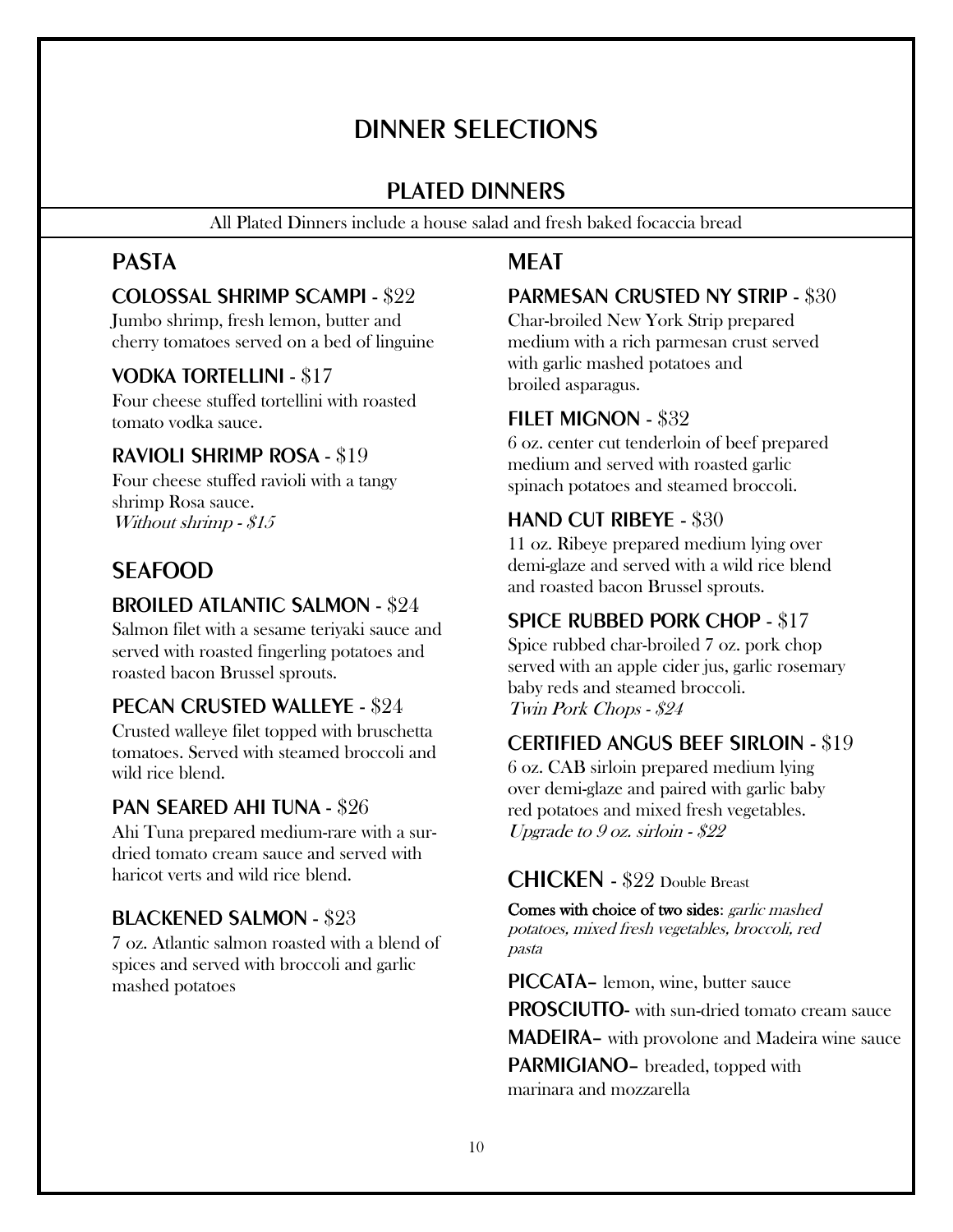#### RICE BOWLS

All Rice Bowls include fresh baked focaccia bread

#### KOREAN BOWL - \$18

Marinated tofu, rice, avocado, sesame oil, sriracha, and carrot.

#### CITRUS SOUTHWEST BOWL - \$19

Chicken, rice, corn, lime, cilantro, black bean, avocado, onion, and tomatoes.

#### RATATOUILLE RICE BOWL - \$18

Smoked sausage, eggplant, zucchini, squash, tomatoes, peppers, onions, rice, aromatics.

#### CALIFORNIA ROLL BOWL - \$20

Crab, cucumber, carrot, nori, sesame seeds, avocado, rice.

#### CARVED MEATS

All items below are priced at market, upon request

#### APPLE BOURBON BONE-IN HAM

Served with flame roasted apples, bourbon sauce and house buttermilk biscuits.

#### ROAST BEEF TENDERLOIN

Served with a rich bordelaise and French baguette crostini.

#### ROSEMARY ROAST TURKEY BREAST

Rosemary roasted turkey breast with cranberry pear relish, whole grain mustard, mayonnaise and Kings Hawaiian dinner rolls.

#### SLOW ROASTED PRIME RIB

Served with au jus and horseradish sauce with dinner rolls.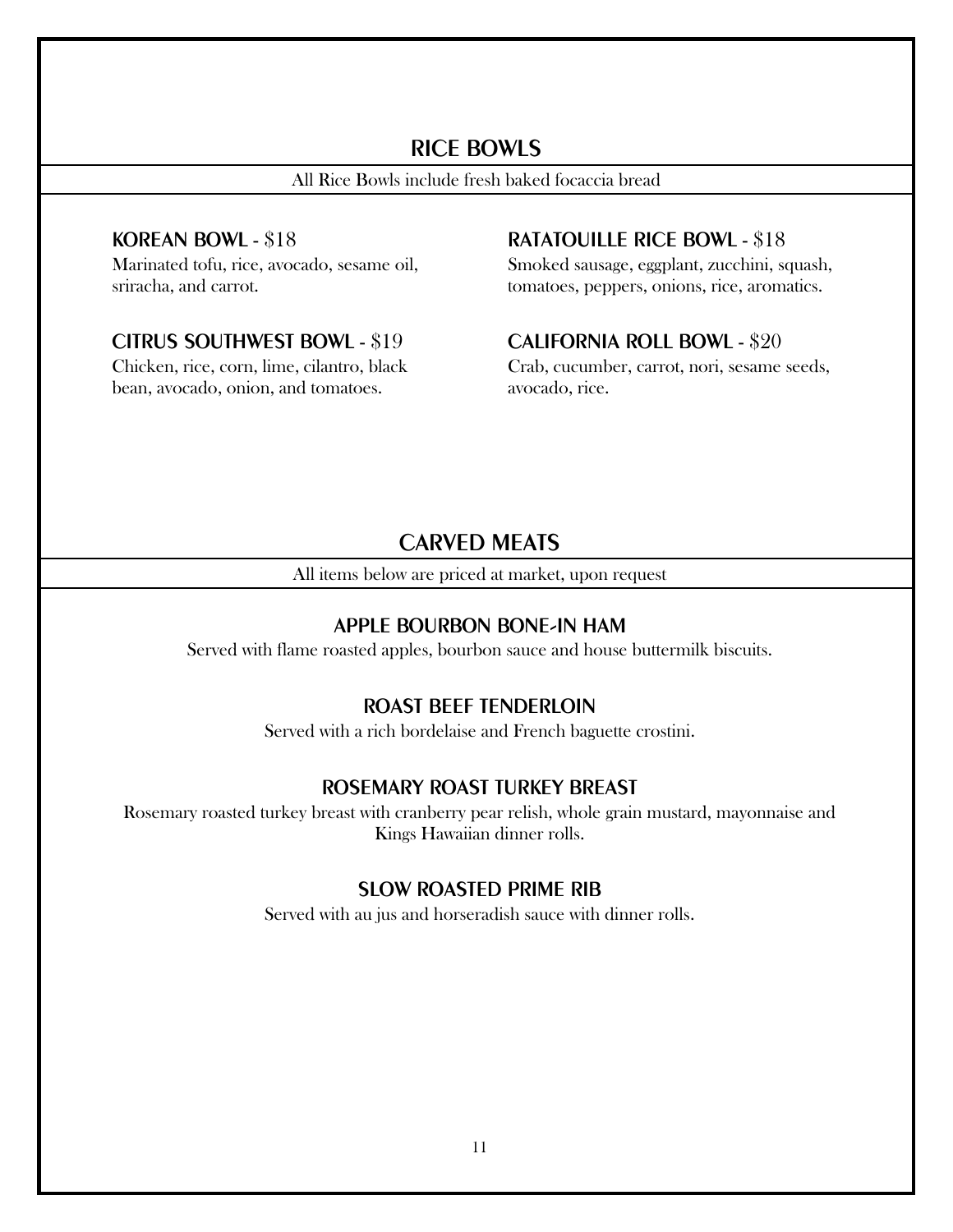#### DINNER BUFFETS

#### Each Dinner Buffet includes focaccia bread and coffee

25-person minimum

#### IT'S SHOWTIME - \$20

House salad Sliced fresh fruit and berries Chicken Piccata Smothered beef tenderloin and portabella tips Chef Andy's vegetarian home-style Cavatappi Garlic whipped potatoes Steamed broccoli

#### BREAK A LEG - \$21

Caesar salad Sliced fresh fruit and berries Grilled pork chops with cabernet demi-glaze Chicken Parmigiano Vegetarian lasagna Creamed spinach potatoes Roasted bacon Brussel sprouts

#### LIGHTS, CAMERA, ACTION - \$26

Strawberry spinach feta salad Sliced fresh fruit and berries Fresh assorted vegetables with ranch Spice rubbed pork loin with apple au jus Teriyaki salmon Gnocchi Rosa Wild rice blend Garlic broccolini

#### IT'S A WRAP - \$28

Caesar salad Sliced fresh fruit and berries Fresh assorted vegetables with ranch Chef carved prime rib of beef with horseradish sauce Chicken Madeira Four cheese ravioli with tangy Rosa sauce Herb scalloped potatoes Broiled asparagus

### LATE NIGHT SNACKS

Offered after 9 pm 25-person minimum

#### JOHNNY'S SAUSAGE BREAD

Home-baked bread stuffed with sausage, onion, mozzarella and Colby cheese, with marinara sauce. 50 pieces - \$85

#### CHICKEN WINGS

Choices: Honey BBQ, Buffalo, Thai 25 pieces - \$75

#### SOFT PRETZELS

Served with cheese sauce and whole grain mustard. \$26 per dozen

#### CHEF'S HOMEMADE SHEET PIZZAS

Choices: Pepperoni, Sausage, Cheese, Margherita, Supreme (No Meat) 1 tray - \$50 (serves 25-30 guests)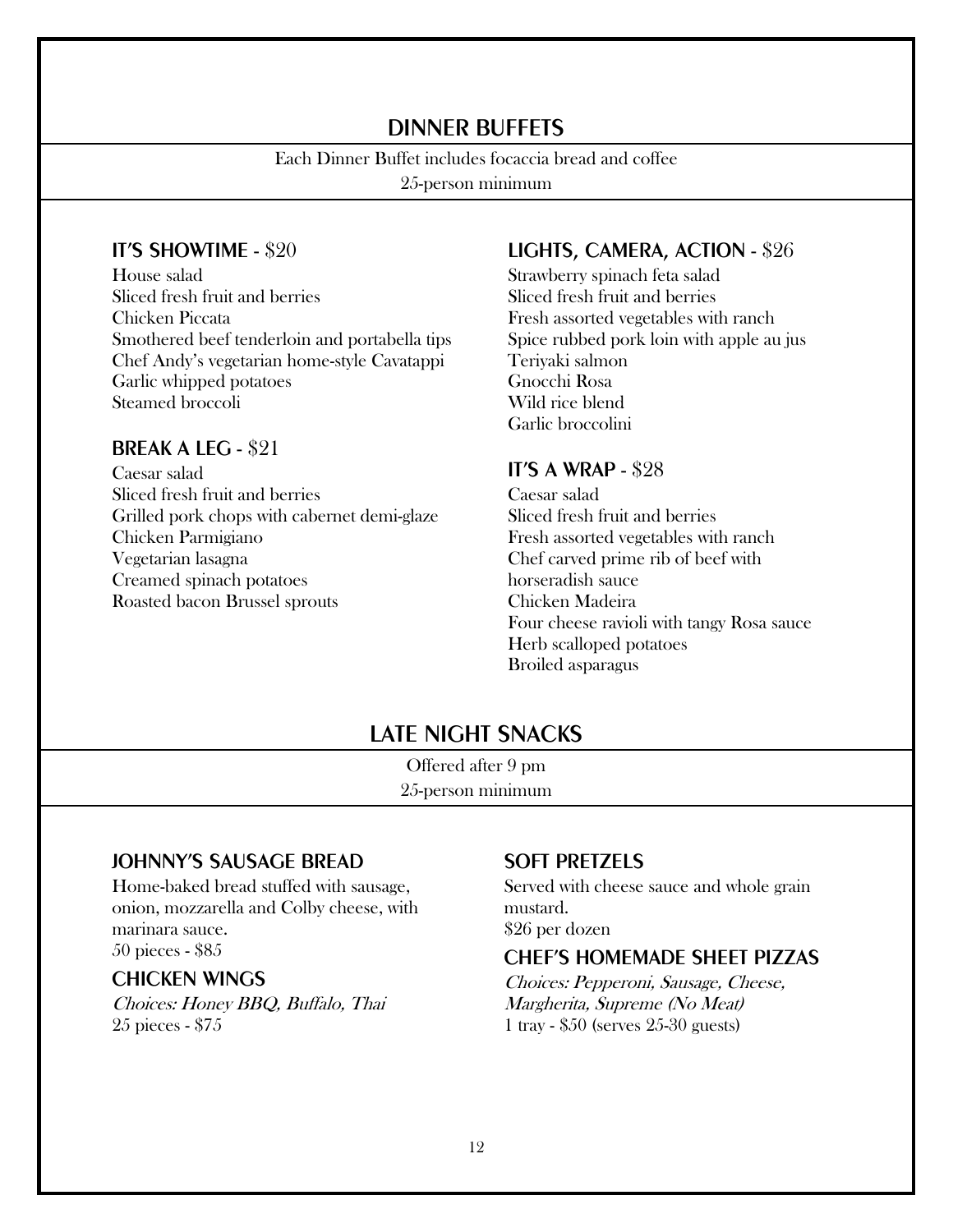### APPETIZER SELECTIONS

#### CHILLED HORS D'OEUVRES

#### ARTISAN CHEESE BOARD

Served with crackers. Serves 25 - \$115

#### SHRIMP COCKTAIL

50 pieces - \$125

#### JOHNNY'S BRUSCHETTA

50 pieces - \$50

#### FRESH ASSORTED VEGETABLES

Served with ranch. Serves 25 - \$55

#### ANTIPASTI PLATTER

Assorted grilled vegetables, artisan cured meats, artichokes, marinated olives and sweet peppers with grilled crostini. Serves 25 - \$140

#### HOUSE SMOKED SALMON SPREAD

Aromatic and tangy Atlantic house-made smoked salmon spread over grilled bread with olive oil and sea salt. 50 pieces - \$95

#### CAPRESE SALAD SKEWERS

50 skewers - \$65

#### FRESH SLICED FRUIT AND BERRIES Serves 25 - \$65

SEASONAL FRUIT TARTLETS

Petite tartlets with assorted fruit filling 50 pieces - \$115

#### OYSTERS ON THE HALF SHELL

Mignonette, lemon, hot sauce \$ - Priced at Market

#### LATKES

Choices: Southwest, Smoked Trout, Classic 25 pieces - \$75

#### DEVILED EGGS

Serves 25 - \$50

#### **FILET MIGNON**

With caramelized onion, relish, and horseradish on a baguette. 25 pieces - \$100

#### FILO CUPS

Blackened shrimp and avocado 25 pieces - \$95 Indian spiced chickpea 25 pieces - \$75 Goat cheese, strawberry, balsamic, basil 25 pieces - \$95

#### CALIFORNIA ROLLS

With sesame wasabi dipping sauce. 50 pieces - \$115

#### VEGETABLE SPRING ROLLS

With peanut sauce 25 pieces - \$85

#### CUCUMBER AND DILL SHOOTERS

With Vidalia onion, Green yogurt and sundried tomatoes 50 pieces - \$95

#### CHICKEN SALAD SHOOTERS

Dried chicken breast, cranberries, apples, and pecans. 25 pieces - \$75

#### THAI CHICKEN LETTUCE WRAPS

50 pieces - \$115

#### AVOCADO CEVICHE

With a corn, pepper, onion and black bean blend on tortilla crisps. 25 pieces - \$85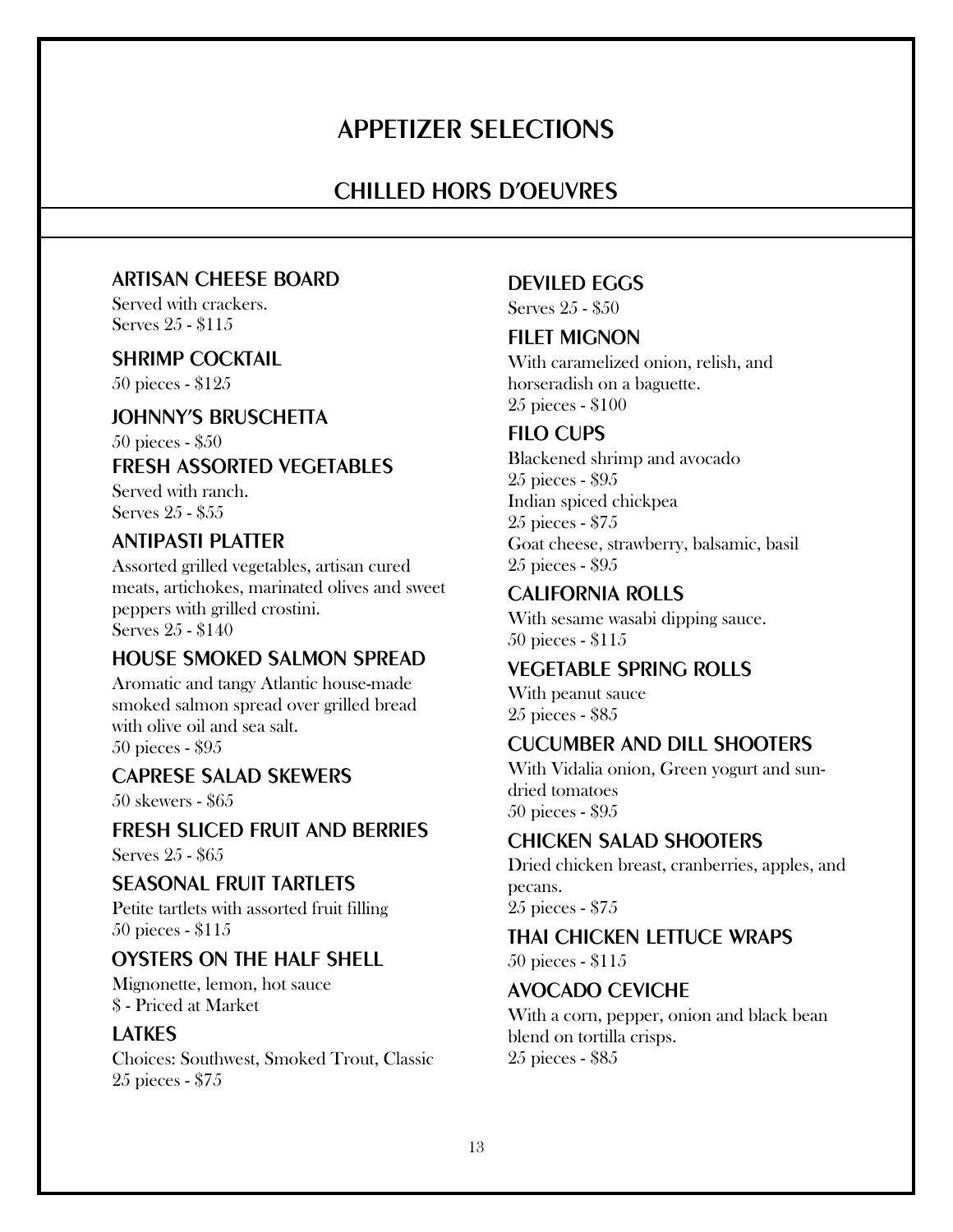### HOT HORS D'OEUVRES

#### PROSCIUTTO WRAPPED SHRIMP

Served with chimichurri. 50 pieces - \$125

#### CHICKEN SATAY

Served with a Thai peanut sauce. 50 pieces - \$100

#### SPINACH ARTICHOKE DIP

Served with Pita chips. Serves 25 - \$80

#### JOHNNY'S MEATBALLS

Choices: BBQ, Italian, Swedish, Korean 50 pieces - \$105

#### BAKED BRIE

Served with chutney and assorted bread and crackers. Serves 25 - \$115

#### BACON WRAPPED SEA SCALLOPS

Prepared with a lemon butter. 50 pieces - \$150

#### RISOTTO CROQUETTES

Cheese stuffed, fried golden brown and served with Romesco sauce. 50 pieces - \$85

#### JOHNNY'S STUFFED MUSHROOM CAPS

Italian sausage stuffed mushroom caps with melted mozzarella cheese. 50 pieces - \$95

#### COCONUT SHRIMP

Served with mango salsa. 50 pieces - \$135

#### CRAB RANGOONS

Served with sweet and sour sauce. 50 pieces - \$95

#### RuMAKI

Bacon wrapped, glazed water chestnuts. 50 pieces - \$110

#### CRAB CAKES

Served with bruschetta and remoulade. 50 pieces - \$125

CHICKEN WINGS Choices: Honey BBQ, Thai, Buffalo. 25 pieces - \$75

#### BACON WRAPPED CHICKEN

Applewood smoked, with a BBQ glaze. 25 pieces - \$80

#### EMPANADAS

Choices: Chicken, Beef, Vegetables 25 pieces - \$80

#### BOOM BOOM SHRIMP

Crisp shrimp tossed in house-made Boom Boom sauce. 25 pieces - \$115

#### SAUSAGE BREAD

With marinara and Johnny's Dipping Sauce 50 pieces - \$85

#### PORK POT STICKERS

Served with soy sauce. 50 pieces - \$90

#### EGG ROLLS

Served with soy sauce and sweet chili. 50 pieces - \$90

#### **OUESADILLAS**

Vegetable 25 pieces - \$75 Chicken 25 pieces - \$85 Cheese 25 pieces - \$65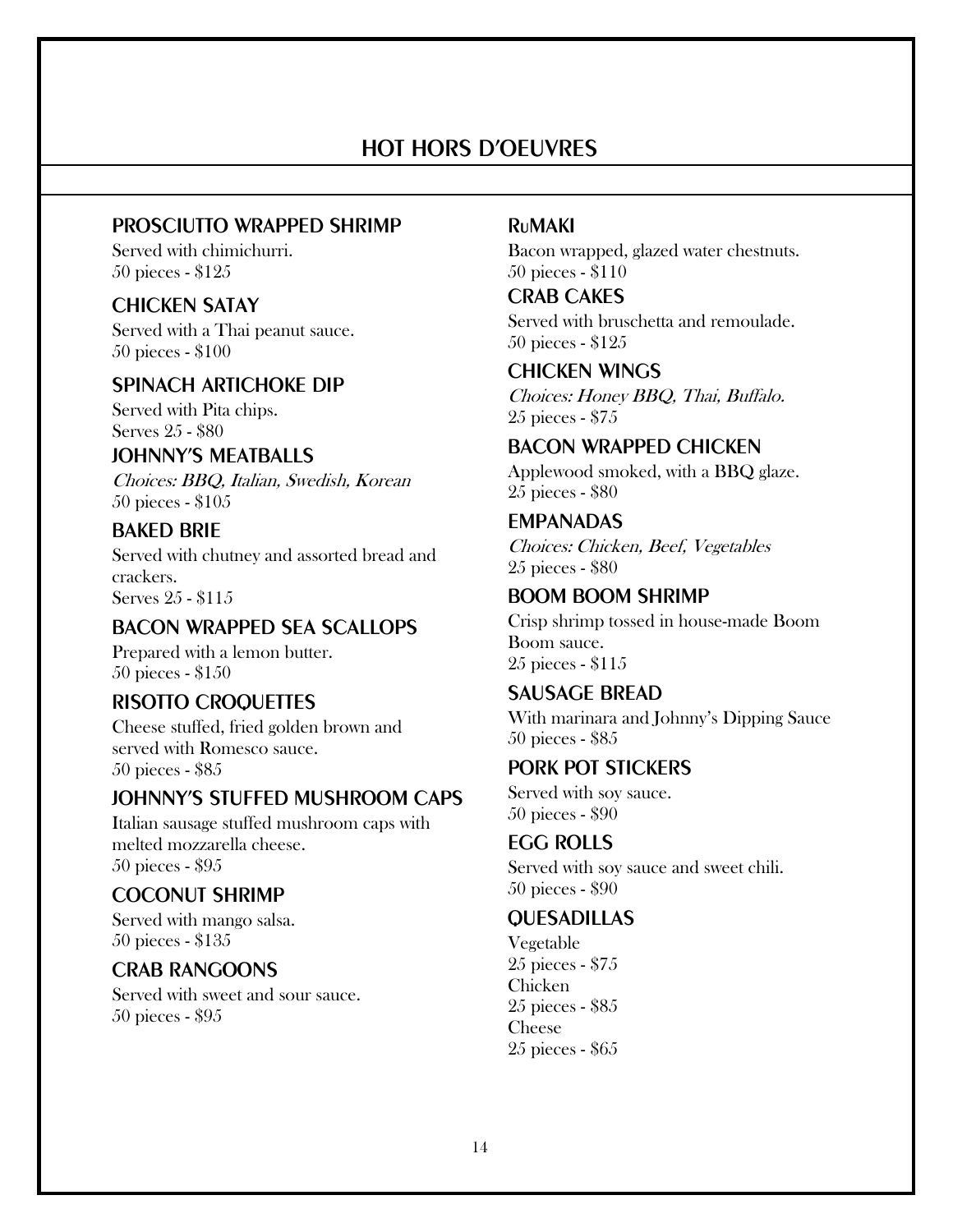### DESSERT SELECTIONS

TURTLE CHEESECAKE - \$8 full slice | \$4.50 half slice Cheesecake topped with chocolate ganache frosting, creamy caramel and chopped pecans.

JOHNNY'S TIRAMISU - \$8 full slice

Lady fingers dipped in espresso and rum, Mascarpone cheese blended with Amaretto and whipped cream all on top a chocolate ganache pie crust with a dusting of cocoa.

FLOURLESS CHOCOLATE TORTE - \$8 full slice | \$4.50 half slice

SEASONAL DESSERT OFFERING - \$8 full slice | \$4.50 half slice

LIMONCELLO CAKE - \$8 full slice | \$4.50 half slice Citrus cake layered with raspberry preserves, fresh lemon custard and fresh berries.

ROASTED BANANA CHEESECAKE - \$8 full slice | \$4.50 half slice Topped with brulee of fresh banana and a salted rum butterscotch.

ASSORTED DESSERT BARS - \$32 per dozen

Locally Produced, OLSON'S ICE CREAM - \$4 Vanilla bean with chocolate and caramel toppings.

GF/DF CHEF'S CHOICE SORBET - \$4

### **BEVERAGES**

COFFEE

Regular or Decaffeinated - \$24 Per Gallon

JUICE OR MILK \$11 Per Half Gallon CANNED SODA OR BOTTLED WATER

\$2 Each

ICED TEA OR LEMONADE \$20 Per Gallon

**PUNCH** \$24 Per Gallon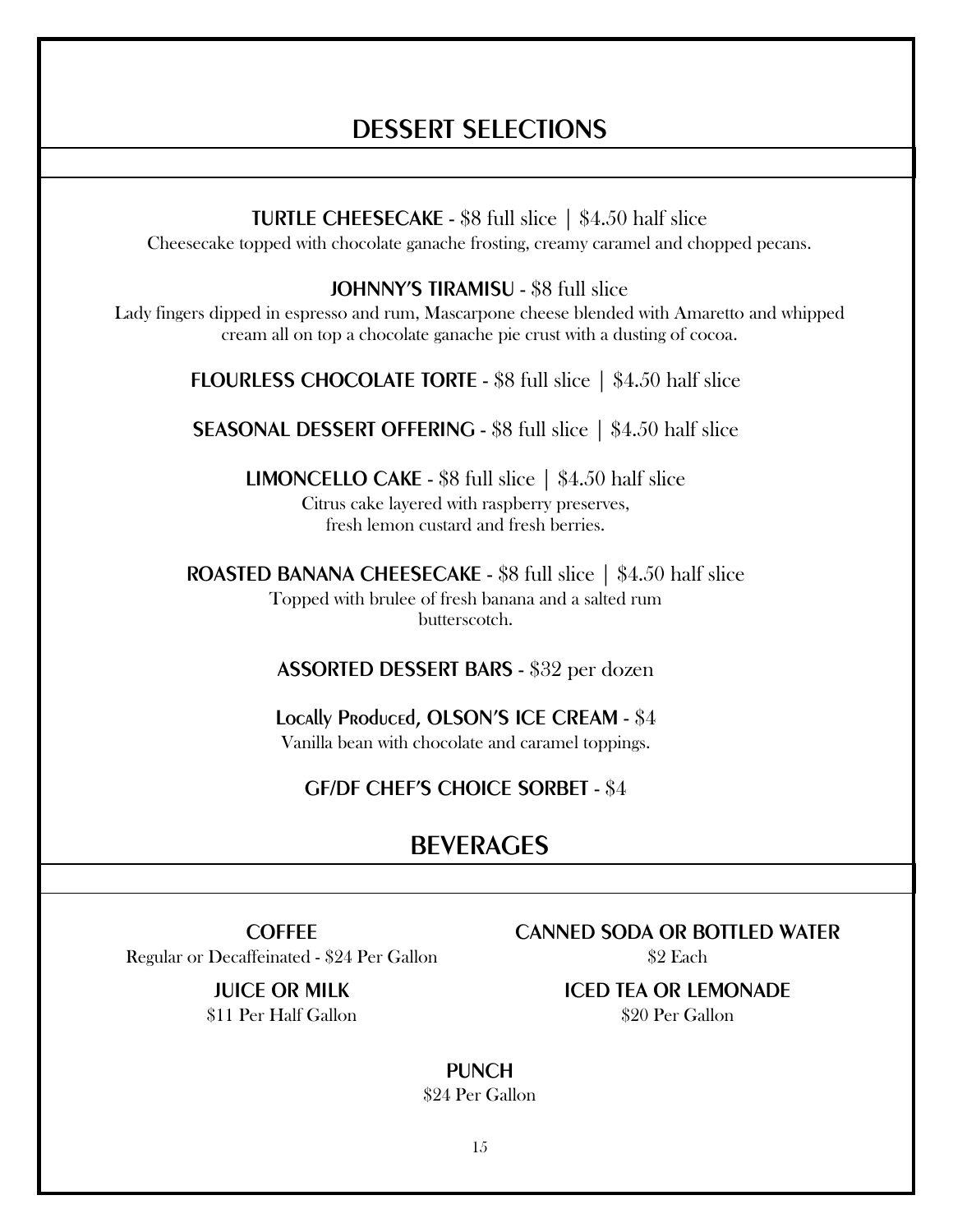### BANQUET BAR SELECTIONS

#### LIQUORS

| Lists are not all inclusive.       |  |
|------------------------------------|--|
| Prices range from \$4.50 to \$6.50 |  |

Titos Vodka Grey Goose Vodka Ketel One Vodka Jack Daniels Whiskey Crown Royal Whiskey Windsor Whiskey Southern Comfort Maker's Mark Bourbon Buffalo Trace Bourbon Captain Morgan Rum

Malibu Rum Korbel Brandy Tanqueray Gin Johnny Walker Black Label Scorch PATRON SILVER TEQUILA BAILEY'S IRISH CREAM Kahlua

#### WINE

Lists are not all inclusive Prices range from \$6.50 to \$12.00

> Cabernet Sauvignon **MERIOT** Pinot Noir **CHARdONNAY** Pinot Grigio Riesling **MOSCATO**

#### BOTTLED BEER

Lists are not all inclusive Prices range from \$3.79 to \$4.99

Miller Lite/ Coors Light / Bud Light Spotted Cow / Leinie's Honeyweiss **CORONA** Lagunitas IPA Michelob Ultra O'douls Amber (N/A)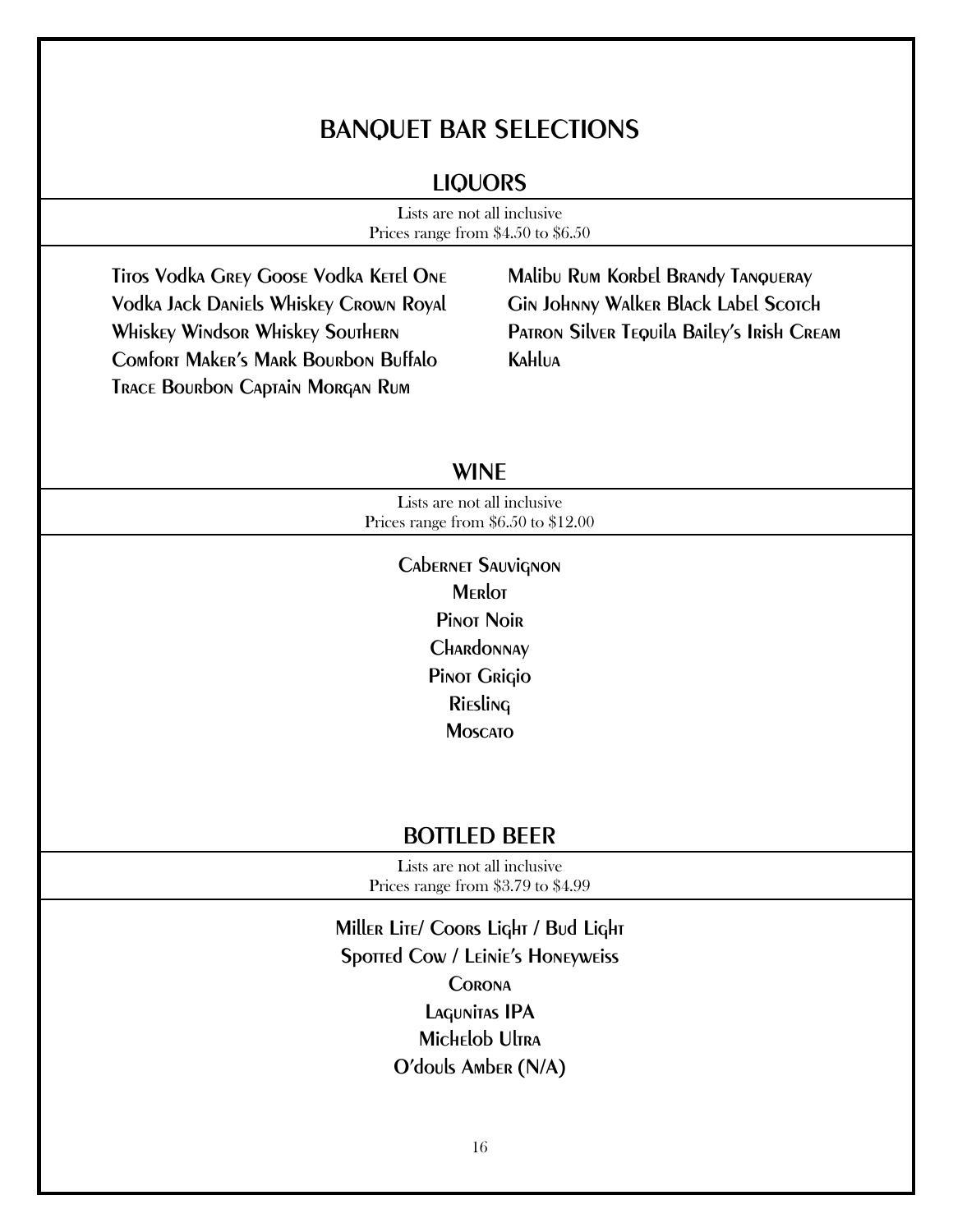### HALF BARREL BEER SELECTIONS

Lists are not all inclusive

PREMIUM - \$260.00 Blue Moon Leinenkugel's Honey Weiss Leinenkugel's Summer Shandy New Glarus Sported Cow New Glarus Moon Man Pale Ale Samuel Adams Boston Lager Sand Creek Hard Lemonade (Seasonal) Sierra Nevada Pale Ale

> DOMESTICS - \$240.00 Bud Light **Busch Lite Budweiser** Coors Light Leinenkugel's Original Michelob Golden Light Michelob Ultra Light **Miller Lite**

IMPORT - \$275.00 **Amstel Light** Bass Pale Ale Dos Equis Amber Lager Heineken Lager **STELLA ARTOIS**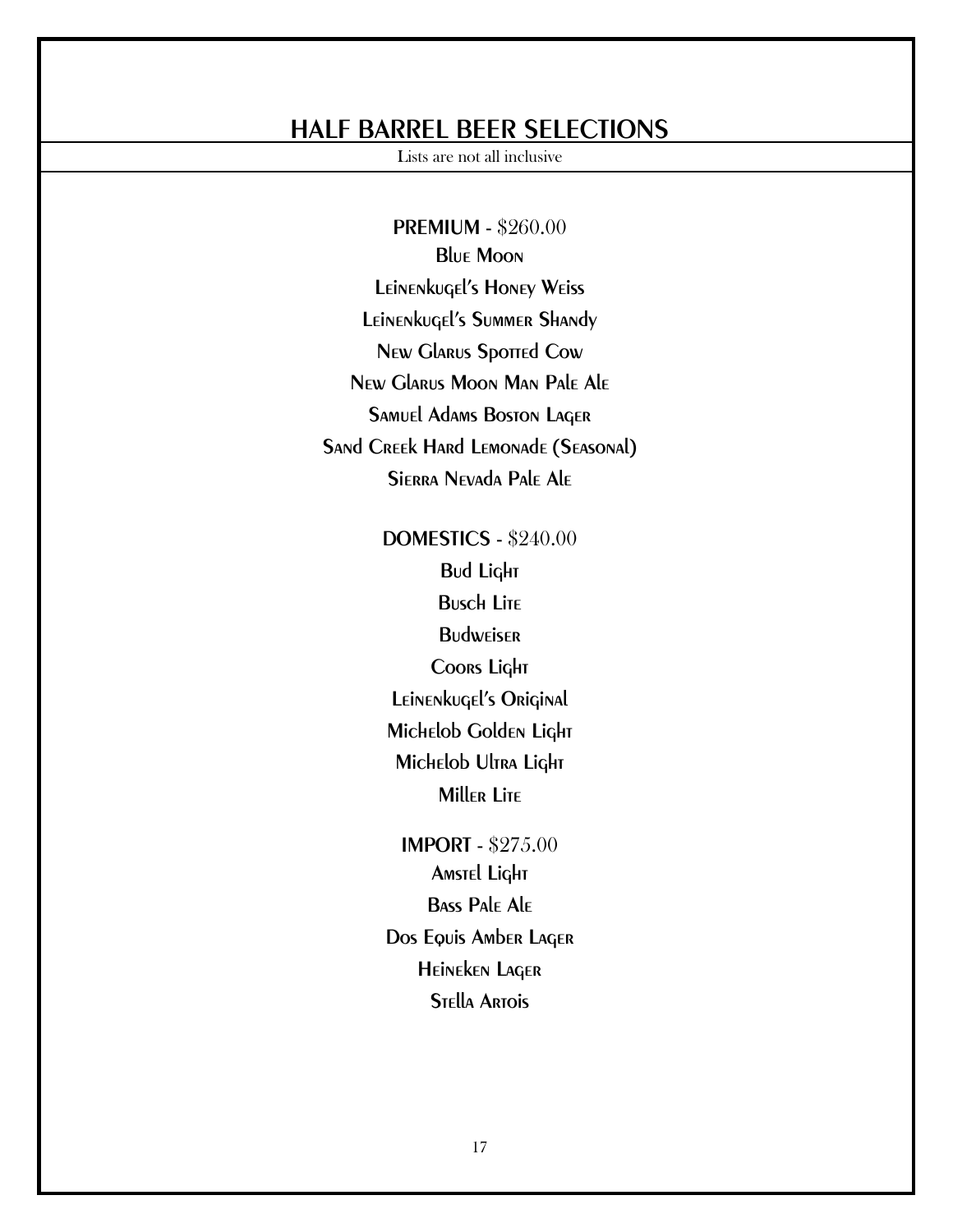### PRIVATE EVENT WINE LIST

### WHITE / ROSÉ

CAMPO VIEJO, CAVA BRUT RESERVA, PENEDES, SPAIN - \$24 ALLURE, SPARKLING MOSCATO, CALIFORNIA - \$25 VIETTI, MOSCATO D'ASTI, "CASCINETTA", ASTI, PIEDMONT, ITALY - \$34 BERINGER MAIN & VINE, WHITE ZINFANDEL, CALIFORNIA - \$20 BEX, RIESLING, NAHE, GERMANY - \$24 BIELER PERS & FILS, ROSÉ, COTEAUX D'AIX-EN-PROVENCE, PROVENCE, FRANCE - \$32 COPPER RIDGE, PINOT GRIGIO, CALIFORNIA (1.5L) - \$40 TIZIANO, PINOT GRIGIO, DELLE VENEZIE, ITALY - \$32 GIESEN, SAUVIGNON BLANC, MARLBOROUGH, NEW ZEALAND - \$32 COPPER RIDGE, CHARDONNAY, CALIFORNIA - \$20 DELOACH, CHARDONNAY, RUSSIAN RIVER VALLEY, CALIFORNIA - \$34

RED

CARLETTO, SWEET RED, "RICCO DOLCE", ITALY - \$24 LA CREMA, PINOT NOIR, MONTEREY, CENTRAL COAST, CALIFORNIA - \$32 MEIOMI, PINOT NOIR, MONTEREY-SANTA BARBARA-SONOMA COUNTIES, CALIFORNIA - \$42 CONUNDRUM, RED BLEND, CALIFORNIA - \$42 COPPER RIDGE, MERLOT, CALIFORNIA - \$20 CHATEAU L'ORANGERIE, MERLOT, BORDEAUX SUPERIOR, ENTRE DUEX MARS, BORDEAUX, FRANCE - \$34 PAUL DOLAN, ZINFANDEL, MENDOCINO COUNTY, CALIFORNIA, ORGANICALLY GROWN - \$34 FONTALEONI, CHIANTI, COLLI SENESI, CHIANTI, TUSCANY, ITALY - \$28 PIATTELLI, MALBEC, "GRAND RESERVE", CAFAYATE VALLEY, SALTA, ARGENTINA - \$34 COPPER RIDGE, CABERNET SAUVIGNON, CALIFORNIA - \$20 DOUBLE CANYON, CABERNET SAUVIGNON, HORSE HEAVEN HILLS, COLUMBIA VALLEY, WA - \$34 SUBSTANCE, CABERNET SAUVIGNON, WASHINGTON - \$42 NAPA CELLARS, CABERNET SAUVIGNON, NAPA VALLEY, CALIFORNIA - \$54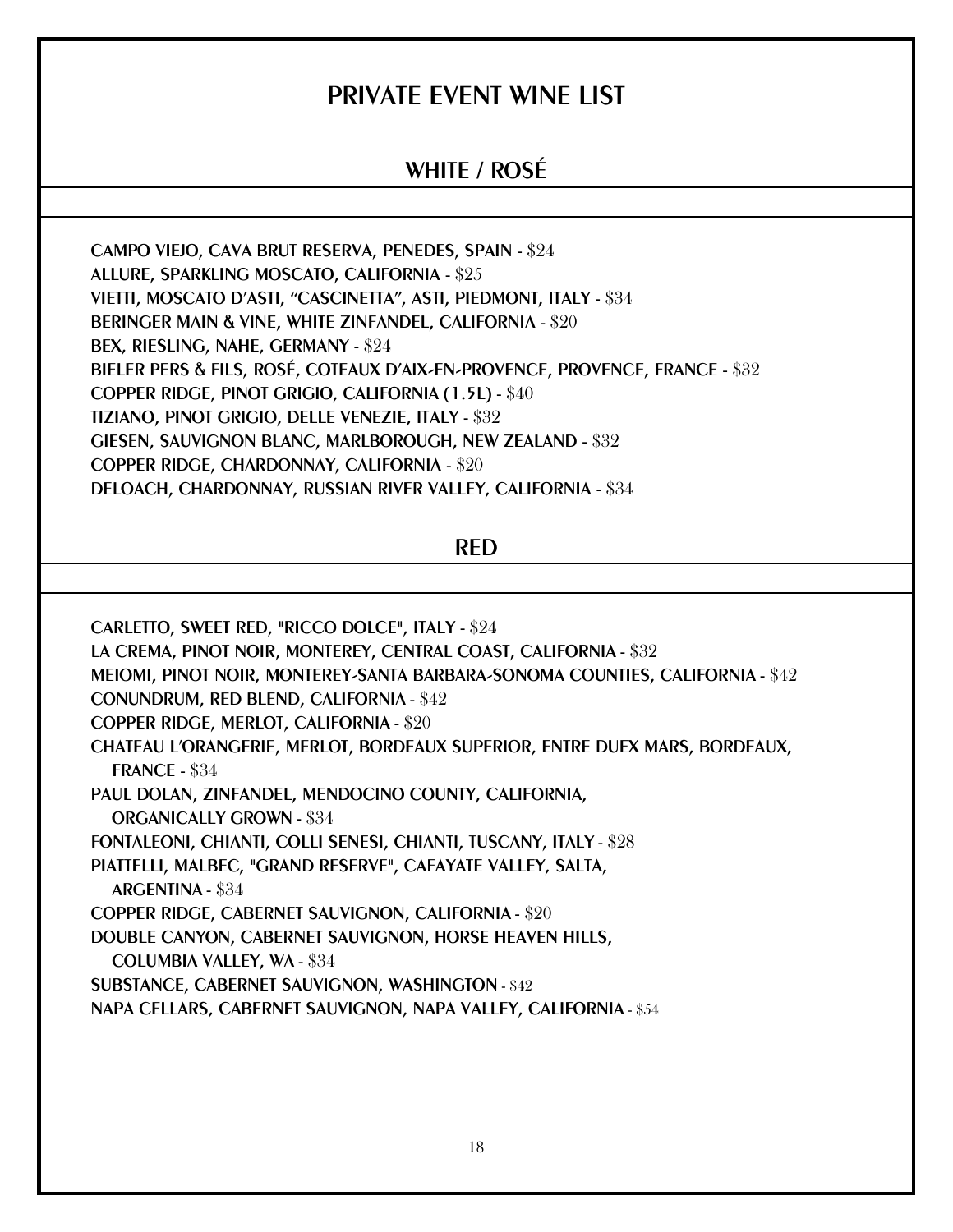

### BREAKFAST SELECTIONS

#### CONTINENTAL BREAKFASTS

Includes Coffee

#### PREMIUM - \$10

Juice (Apple/Orange/Cranberry) Sliced fresh fruits and berries Fresh baked muffins and assorted pastries Assorted flavored yogurts

#### HEALTHY CHOICE - \$12

Juice (Apple/Orange/Cranberry) Build-Your-Own parfait with house-made Granola Sliced fresh fruits and berries Assorted breads and bagels with cream cheese, butter & jam Breakfast cereal bar

#### BREAKFAST BUFFETS

Buffets served with coffee 25-person minimum

#### NICE AND EASY - \$10

Fresh baked muffins and scones, sliced fresh fruit and berries, scrambled eggs, Potatoes O'Brien, Applewood smoked bacon.

#### CAST AND CREW - \$11

Raspberry Kringle, sliced fresh fruit and berries, scrambled eggs with peppers, onions and melted cheese, Applewood smoked bacon, cheesy crispy hash browns, fresh baked buttermilk biscuits and homemade sausage gravy.

#### THE CORSICAN - \$12

Assorted donuts, sliced fresh fruit and berries, French toast and maple syrup, sausage and pepper scramble, hash brown patties.

#### THE ENTERTAINER - \$13

Belgian waffles and maple syrup, sliced fresh fruit and berries, scrambled eggs, Applewood smoked bacon and sausage links, hash brown patties.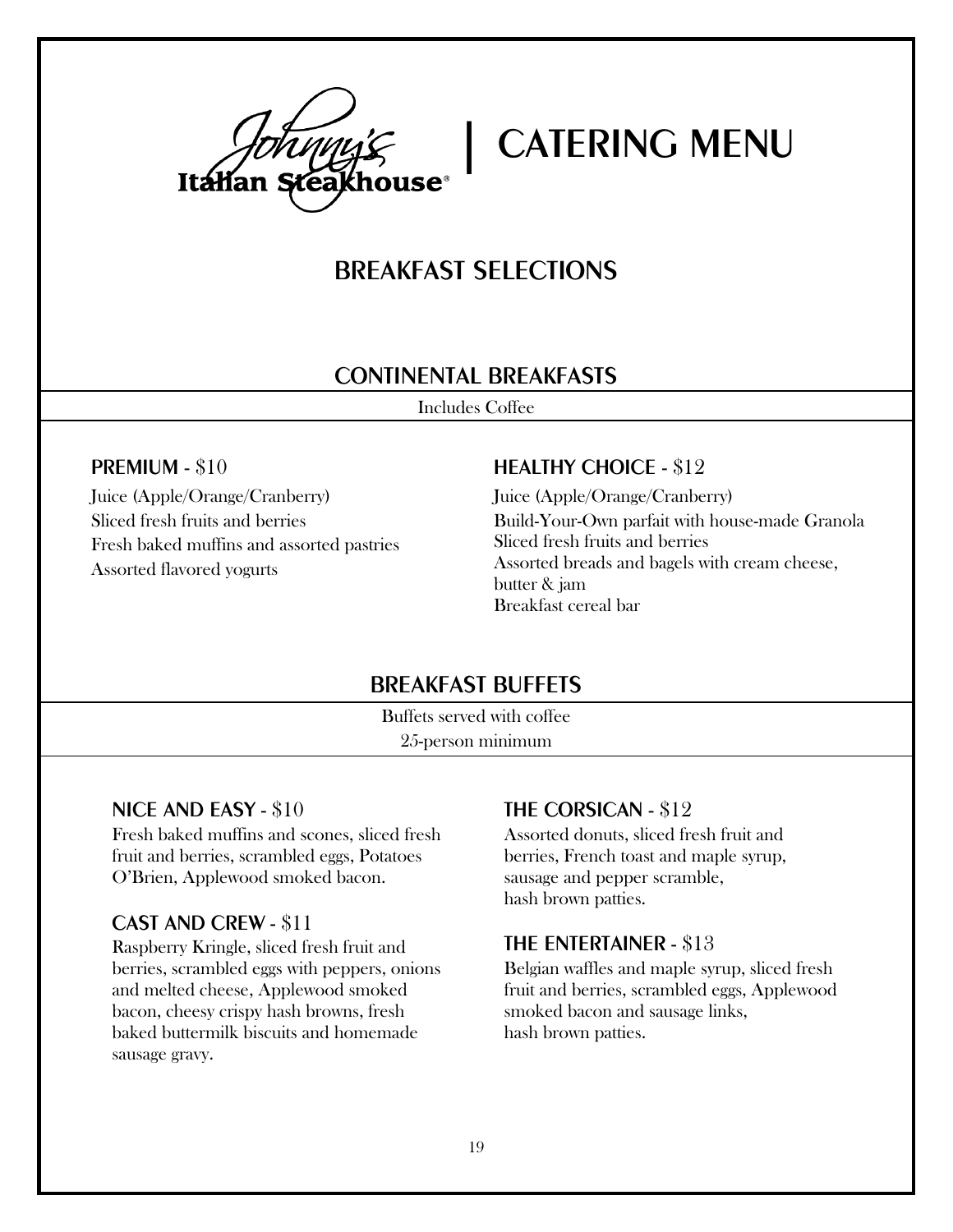### A LA CARTE BREAKFAST

ASSORTED FRESH BAKED MUFFINS - \$24 per dozen HOUSE-MADE BREAD PUDDING - \$24 per dozen RACINE KRINGLES - \$20 per dozen DONUTS - \$24 per dozen CINNAMON ROLLS - \$24 per dozen HARD BOILED EGGS - \$16 per dozen WHOLE FRESH FRUIT - \$15 per dozen ASSORTED FLAVORED YOGURTS - \$28 per dozen VARIETY OF BAGELS WITH CREAM CHEESE - \$24 per dozen BUILD-YOUR-OWN YOGURT PARFAIT - \$5 per guest SLICED FRESH FRUIT AND BERRIES - \$32 per dozen ARTISAN BREADS WITH JAM AND BUTTER - \$24 per dozen ASSORTED PASTRIES - \$24 per dozen HOUSE-MADE BANANA BREAD - \$18 per loaf, serves 12-16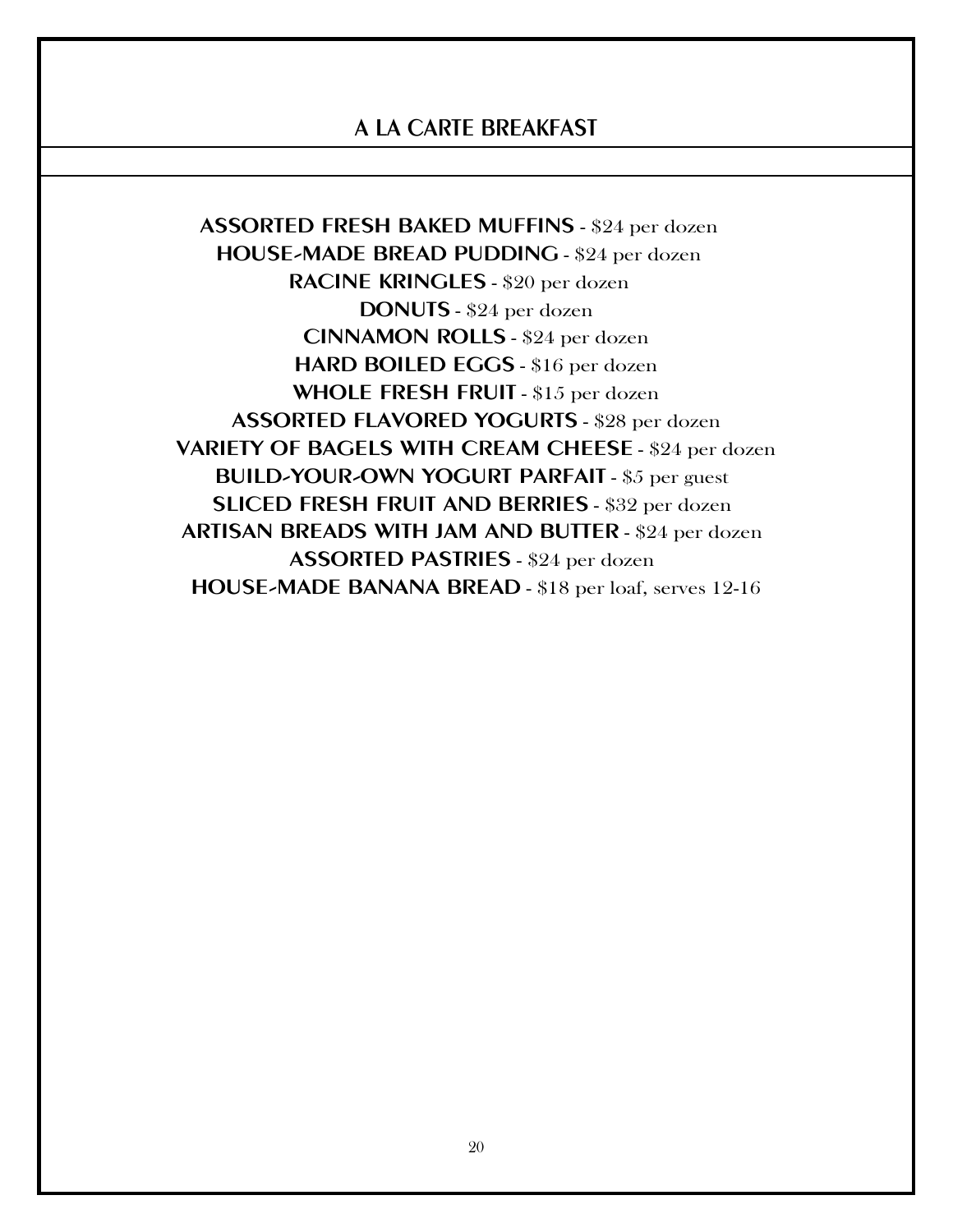### BREAK SELECTIONS

#### **BREAKS**

10-person minimum

#### SOUTHWESTERN BREAK - \$10

Chips and fire roasted tomato salsa, guacamole, cowboy caviar, jalapeno queso.

#### SALTY AND SWEET BREAK - \$8

Fresh baked assorted cookies, pretzels, Cracker Jacks, party mix.

#### SNACK TIME - \$10

Kettle chips with ranch, soft pretzels with cheese sauce and whole grain mustard, mixed nuts, Cracker Jacks.

#### HEALTHY CHOICE BREAK - \$9

Assorted flavored yogurts, whole fresh fruit, fresh cut vegetables with ranch, granola bars.

#### A LA CARTE BREAKS

CRACKER JACKS - \$28 per dozen ASSORTED FRESH BAKED COOKIES - \$24 per dozen CHEESECAKE BAR ASSORTMENT - \$32 per dozen FRESH CUT ASSORTED VEGETABLES WITH RANCH - \$32 per dozen ICED CHOCOLATE BROWNIES - \$28 per dozen WHOLE FRESH FRUIT - \$15 per dozen SLICED FRESH FRUIT AND BERRIES - \$32 per dozen CHIPS AND SALSA - \$24 per dozen PARTY MIX - \$24 per dozen MIXED NUTS - \$28 per dozen SOFT PRETZELS WITH CHEESE SAUCE AND WHOLE GRAIN MUSTARD - \$26 per dozen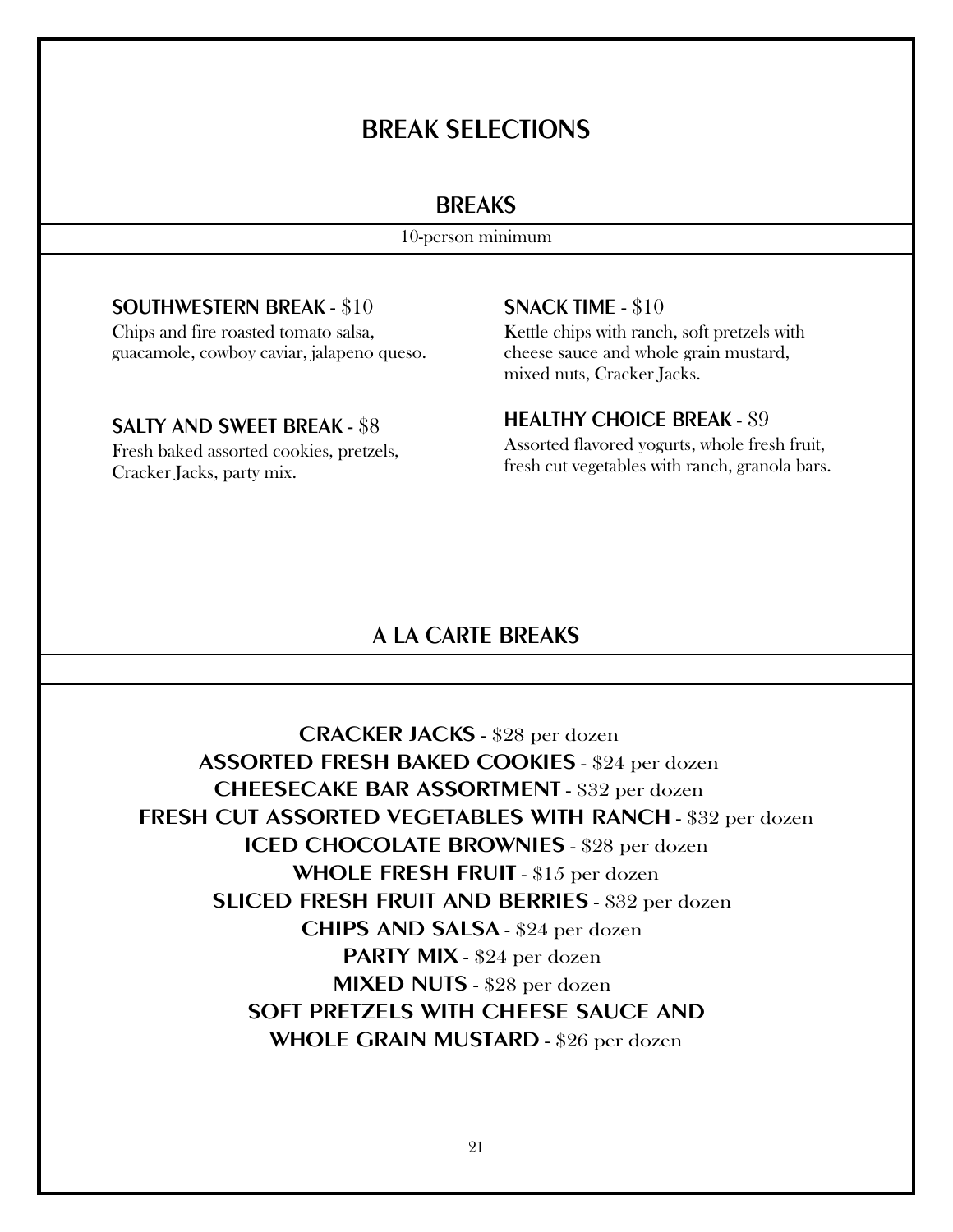### LUNCH SELECTIONS

### SANDWICHES AND WRAPS

All Sandwiches served with Johnny's house-made kettle chips All Sandwiches can be made available as wraps

#### CHICKEN SALAD SANDWICH - \$10.50

Chicken breast, cranberries, apples, and pecans with sliced tomato and lettuce on sourdough.

#### JOHNNY'S CLUB - \$13

Smoked ham and turkey, provolone and cheddar cheese, mayonnaise, bacon, lettuce and tomato served on multi-grain.

#### TURKEY, AVOCADO, BACON - \$12

Smoked turkey, fresh sliced avocado, bacon, Swiss cheese, herb mayonnaise, and lettuce on sourdough.

#### HAM STACKER - \$11

Smoked ham, sharp cheddar cheese, leafy tomatoes and mayonnaise on a ciabatta bun.

#### SHAVED TURKEY - \$10

Shaved turkey breast with herb mayonnaise, fresh greens, tomato and Swiss cheese served on multi-grain.

### RICE BOWLS

All Rice Bowls include fresh baked focaccia bread

#### KOREAN BOWL - \$11

Marinated tofu, rice, avocado, sesame oil, sriracha, and carrot.

#### CITRUS SOUTHWEST BOWL - \$12

Chicken, rice, corn, lime, cilantro, black bean, avocado, onion, and tomatoes.

#### RATATOUILLE RICE BOWL - \$11

Smoked sausage, eggplant, zucchini, squash, tomatoes, peppers, onions, rice, aromatics.

#### CALIFORNIA ROLL BOWL - \$13

Crab, cucumber, carrot, nori, sesame seeds, avocado, rice.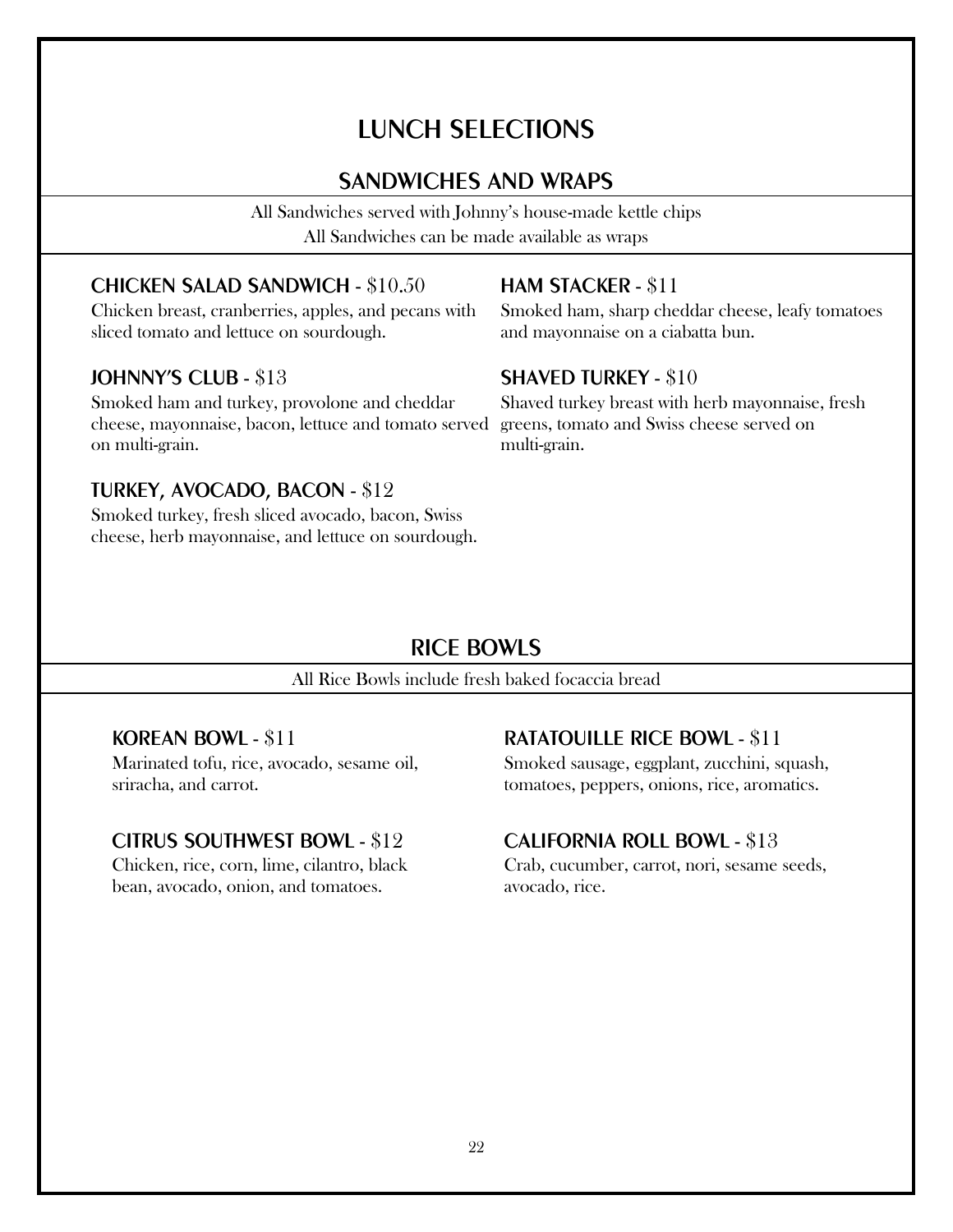### ENTRÉE SALADS

All Salads include fresh baked focaccia bread Dressing and protein served on the side

#### CLASSIC CAESAR SALAD - \$12

Crisp Romaine, homemade Caesar, croutons and Parmesan cheese. Add garlic shrimp - \$5.50 Add marinated chicken - \$4

#### WARM GOAT CHEESE SALAD - \$13

Pecan crusted goat cheese with sliced apples and julienne carrots lying over a bed of fresh greens with Gorgonzola cheese and a balsamic vinaigrette dressing.

#### AHI TUNA SALAD - \$16

Seared Ahi Tuna served medium rare lying over fresh buffalo mozzarella, seasoned Roma tomatoes, capers, basil and fresh assorted salad greens. Finished with balsamic vinaigrette and balsamic reduction.

#### SALMON SALAD - \$13.50

Fresh Atlantic seared salmon, balsamic greens, bruschetta tomatoes, red onions, Parmesan cheese, crostini and whipped goat cheese.

#### STEAK TRIBUTE SALAD - \$15.50

Grilled 6 oz. Certified Angus Beef sirloin steak, bistro greens, Gorgonzola cheese, Roma tomato, bacon, red onions and Johnny's Tribute dressing.

#### HARVEST SALAD - \$11.50

Hearty spring mix, candied pecans, assorted sliced apples, dried cranberries, goat cheese crumbles tossed with a honey cider vinaigrette.

#### GREEK SALAD - \$13.50

Hearty spring mix with kale, olives, feta cheese, artichokes, tomatoes, onion, and a balsamic vinaigrette.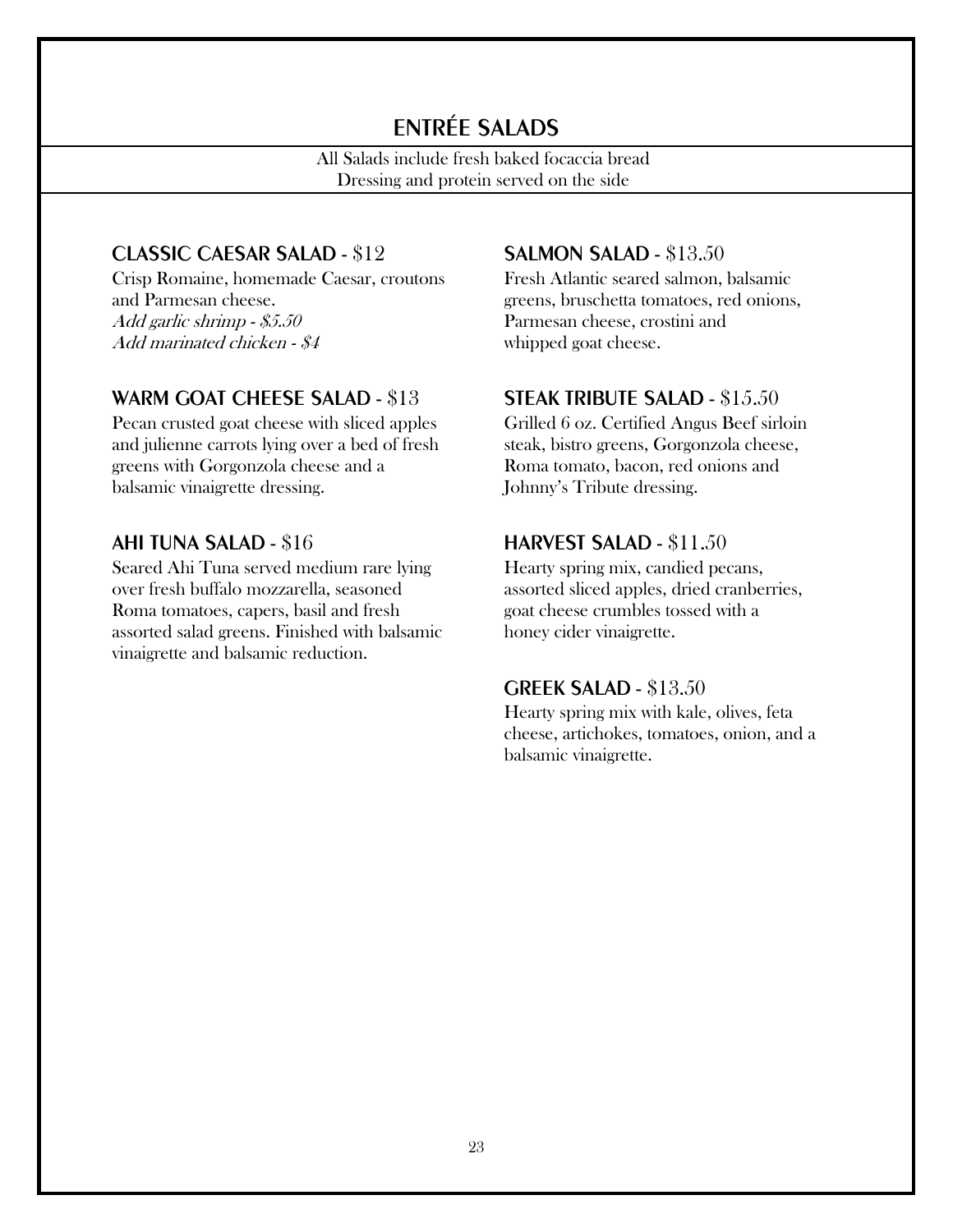### PLATED LUNCHES

All Plated Lunches include a house salad and fresh baked focaccia bread

#### PASTA

#### FETTUCINE ALFREDO - \$13

Johnny's homemade garlic cream sauce with fettuccini noodles. Add garlic shrimp - \$5.50 Add chicken - \$4

#### FOUR CHEESE BASIL RAVIOLI - \$13

Four cheese stuffed ravioli tossed with a basil pesto lying over Johnny's marinara sauce and topped with shredded parmesan cheese.

#### SPAGHETTI MARINARA - \$12

Spaghetti noodles tossed with Johnny's Marinara sauce. Add Italian sausage - \$3.50 Substitute Bolognese Sauce - \$3

#### SEAFOOD

#### RAVIOLI SHRIMP ROSA - \$17

Four cheese stuffed ravioli with a tangy shrimp Rosa sauce. Without shrimp -  $$13$ 

#### TERIYAKI SALMON - \$13.50

5 oz. filet of Atlantic salmon, char-broiled, topped with teriyaki and served with broccolini.

#### VEGETARIAN - \$18

Pineapple, mushrooms, peppers, and onions topped with teriyaki sesame seeds and green onion. Served with a wild rice blend.

#### MEAT

#### CERTIFIED ANGUS BEEF SIRLOIN - \$17

6 oz. Certified Angus Beef sirloin prepared medium lying over a rich demi-glaze and pair with garlic baby red potatoes. Upgrade to 9 oz. sirloin - \$20

#### HAND CUT RIBEYE - \$30

11 oz. Ribeye prepared medium lying over demi-glaze and served with garlic mashed potatoes and roasted pork belly Brussel sprouts.

#### FILET MIGNON - \$32

6 oz. center cut tenderloin of beef prepared medium and served with roasted garlic spinach potatoes and steamed broccoli.

#### FILET MIGNON BEEF TIPS - \$16

Smother portabella and filet mignon beef tips served with garlic whipped potatoes.

#### SPICE RUBBED PORK CHOP - \$17

Spice rubbed char-broiled 7 oz. pork chop served with an apple cider jus, garlic rosemary baby reds and steamed broccoli. Twin Pork Chops - \$24

#### CHICKEN - \$17 Single Breast

Comes with choice of two sides: garlic mashed potatoes, mixed fresh vegetables, broccoli, red pasta

PICCATA – lemon, wine, butter sauce

PROSCIUTTO – with sun-dried tomato cream sauce

MADEIRA – with provolone and Madeira wine sauce

PARMIGIANO - breaded, topped with marinara and mozzarella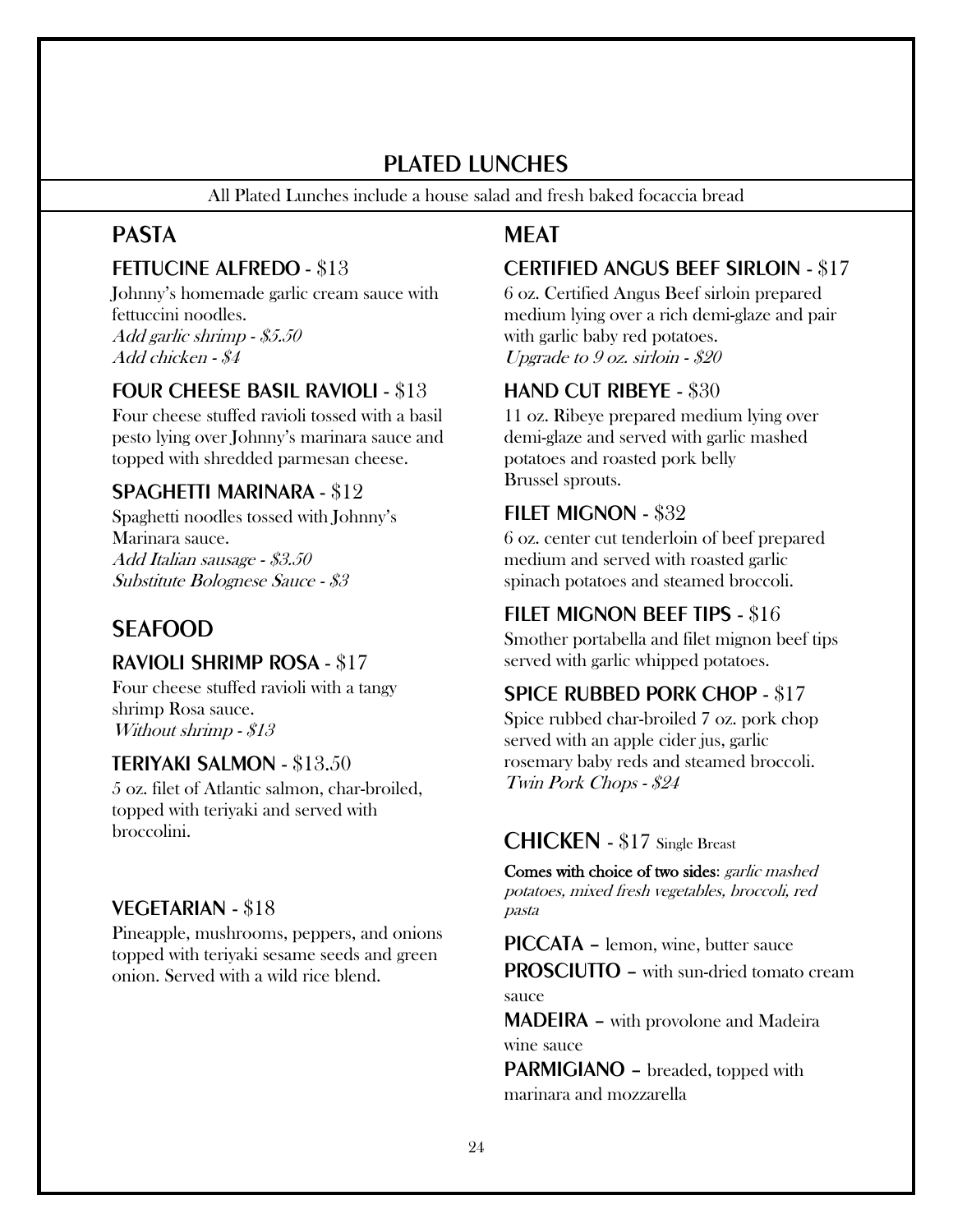### LUNCHEON BUFFETS

#### 25-person minimum

#### THE DIRECTOR - \$18

Mediterranean pasta salad Sliced fresh fruit and berries Shaved ham, smoked turkey, and pastrami Sliced wheat, white and sourdough bread Lettuce, tomato and red onion Sliced Swiss, cheddar and provolone Spicy whole grain mustard, yellow mustard, mayonnaise Homemade kettle chips Chef's choice of soup

#### PITMASTERS BBQ - \$17

Sliced fresh fruit and berries Pulled pork sandwiches BBQ grilled chicken breast Baked beans Potato salad Creamy coleslaw Homemade kettle chips

#### THE FINAL CUT - \$19

Caesar salad Sliced fresh fruit and berries Cavatappi Minelli with garlic chicken Spaghetti and meatballs Tortellini with sun-dried tomato vodka cream sauce Focaccia bread

#### THE CONDUCTOR - \$18

House salad Tenderloin beef tips Marinated grilled chicken with Basilico linguine Garlic whipped potatoes Mixed fresh vegetables Focaccia bread

#### STANDING OVATION - \$22

Caesar salad Sliced fresh fruit and berries Spice rubbed pork loin with apple cider au jus Chicken Madeira with asparagus Teriyaki salmon filets Garlic roasted baby red potatoes Steamed broccoli Focaccia bread

#### TOUR OF ITALY - \$17

House salad Sliced fresh fruit and berries Minestrone Soup Four cheese tortellini with tangy Rosa sauce Chicken Parmesan over spaghetti marinara Focaccia bread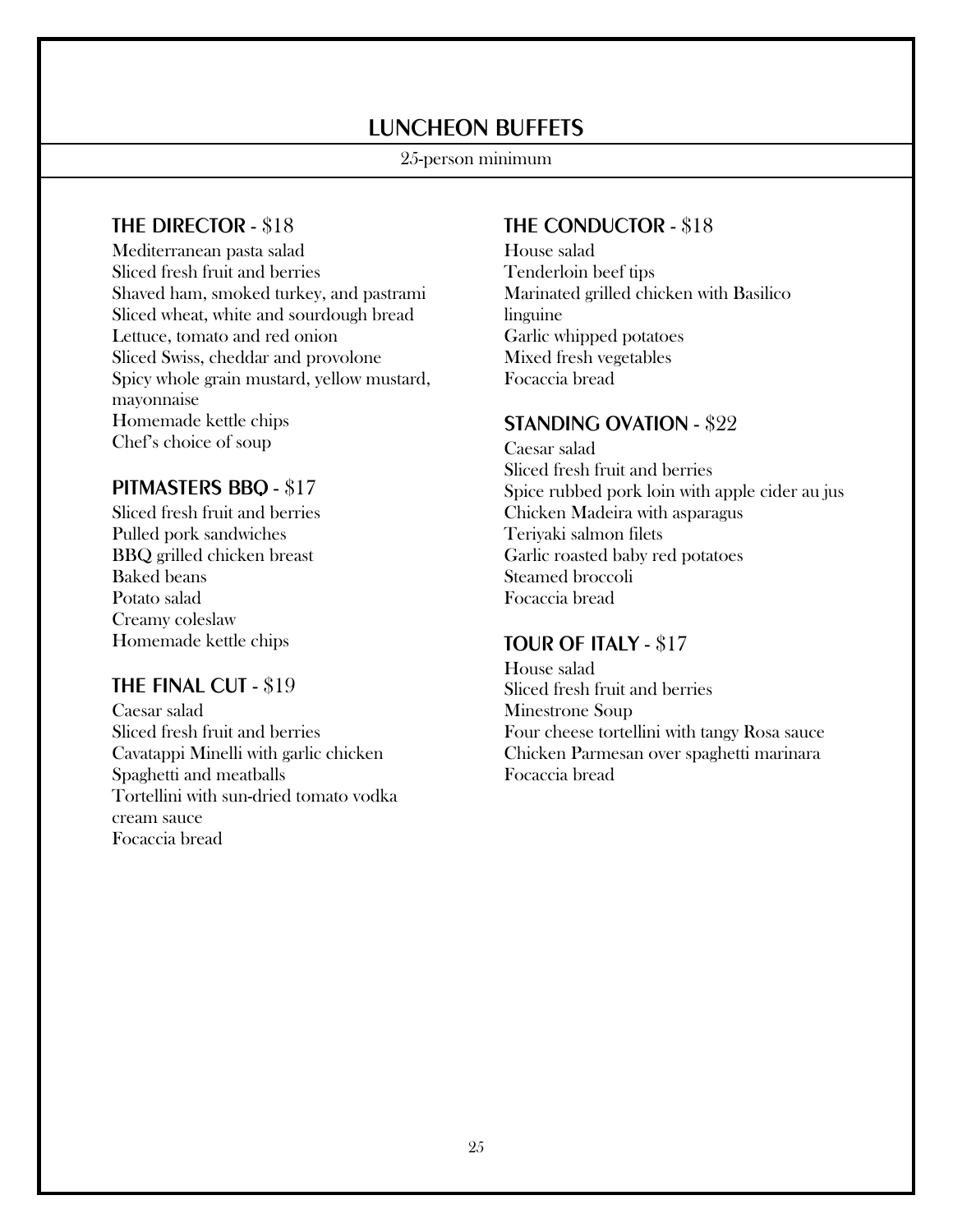### DINNER SELECTIONS

#### PLATED DINNERS

All Plated Dinners include a house salad and fresh baked focaccia bread

### PASTA

#### VODKA TORTELLINI - \$17

Four cheese stuffed tortellini with roasted tomato vodka sauce.

#### RAVIOLI SHRIMP ROSA - \$19

Four cheese stuffed ravioli with a tangy shrimp Rosa sauce. Without shrimp -  $\$15$ 

### SEAFOOD

#### BROILED ATLANTIC SALMON - \$24

Salmon filet with a sesame teriyaki sauce and served with roasted fingerling potatoes and roasted bacon Brussel sprouts.

#### BLACKENED SALMON - \$23

7 oz. Atlantic salmon roasted with a blend of spices and served with broccoli and garlic mashed potatoes

### CHICKEN - \$22 Double Breast

Comes with choice of two sides: garlic mashed potatoes, mixed fresh vegetables, broccoli, red pasta

PICCATA– lemon, wine, butter sauce PROSCIUTTO- with sun-dried tomato cream sauce MADEIRA– with provolone and Madeira wine sauce

PARMIGIANO– breaded, topped with

marinara and mozzarella

### **MFAT**

#### PARMESAN CRUSTED NY STRIP - \$30

Char-broiled New York Strip prepared medium with a rich parmesan crust served with garlic mashed potatoes and broiled asparagus.

#### FILET MIGNON - \$32

6 oz. center cut tenderloin of beef prepared medium and served with roasted garlic spinach potatoes and steamed broccoli.

#### HAND CUT RIBEYE - \$30

11 oz. Ribeye prepared medium lying over demi-glaze and served with a wild rice blend and roasted bacon Brussel sprouts.

### SPICE RUBBED PORK CHOP - \$17

Spice rubbed char-broiled 7 oz. pork chop served with an apple cider jus, garlic rosemary baby reds and steamed broccoli. Twin Pork Chops - \$24

#### CERTIFIED ANGUS BEEF SIRLOIN - \$19

6 oz. CAB sirloin prepared medium lying over demi-glaze and paired with garlic baby red potatoes and mixed fresh vegetables. Upgrade to 9 oz. sirloin - \$22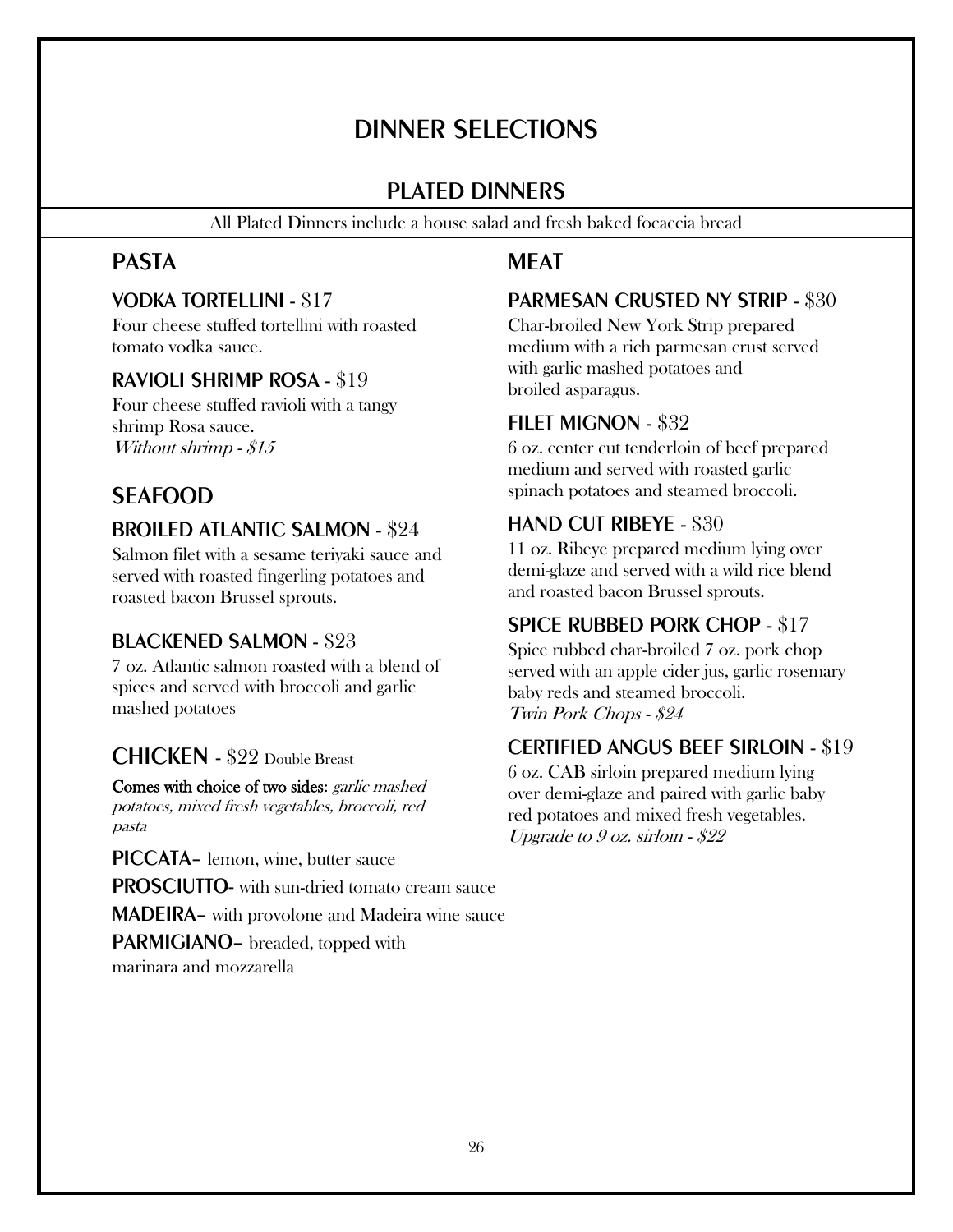#### RICE BOWLS

All Rice Bowls include fresh baked focaccia bread

#### KOREAN BOWL - \$18

Marinated tofu, rice, avocado, sesame oil, sriracha, and carrot.

#### CITRUS SOUTHWEST BOWL - \$19

Chicken, rice, corn, lime, cilantro, black bean, avocado, onion, and tomatoes.

#### RATATOUILLE RICE BOWL - \$18

Smoked sausage, eggplant, zucchini, squash, tomatoes, peppers, onions, rice, aromatics.

#### CALIFORNIA ROLL BOWL - \$20

Crab, cucumber, carrot, nori, sesame seeds, avocado, rice.

#### DINNER BUFFETS

Each Dinner Buffet includes focaccia bread and coffee

25-person minimum

#### IT'S SHOWTIME - \$20

House salad Sliced fresh fruit and berries Chicken Piccata Smothered beef tenderloin and portabella tips Chef Andy's vegetarian home-style Cavatappi Garlic whipped potatoes Steamed broccoli

#### BREAK A LEG - \$21

Caesar salad Sliced fresh fruit and berries Grilled pork chops with cabernet demi-glaze Chicken Parmigiano Vegetarian lasagna Creamed spinach potatoes Roasted bacon Brussel sprouts

#### LIGHTS, CAMERA, ACTION - \$26

Strawberry spinach feta salad Sliced fresh fruit and berries Fresh assorted vegetables with ranch Spice rubbed pork loin with apple au jus Teriyaki salmon Gnocchi Rosa Wild rice blend Garlic broccolini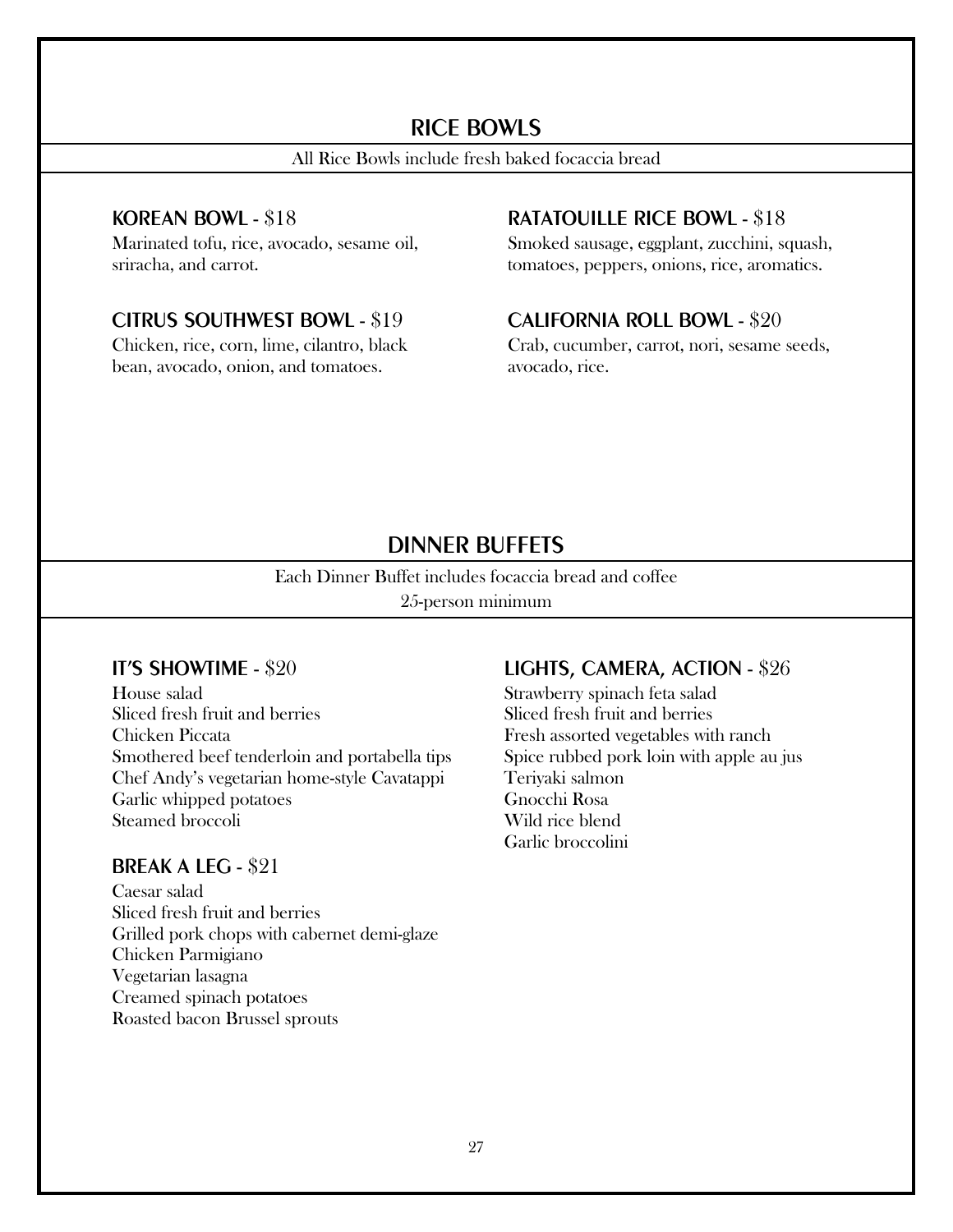### APPETIZER SELECTIONS

#### CHILLED HORS D'OEUVRES

#### ARTISAN CHEESE BOARD

Served with crackers. Serves 25 - \$115

#### SHRIMP COCKTAIL

50 pieces - \$125

#### JOHNNY'S BRUSCHETTA

50 pieces - \$50

#### FRESH ASSORTED VEGETABLES

Served with ranch. Serves 25 - \$55

#### ANTIPASTI PLATTER

Assorted grilled vegetables, artisan cured meats, artichokes, marinated olives and sweet peppers with grilled crostini. Serves 25 - \$140

#### HOUSE SMOKED SALMON SPREAD

Aromatic and tangy Atlantic house-made smoked salmon spread over grilled bread with olive oil and sea salt. 50 pieces - \$95

#### CAPRESE SALAD SKEWERS

50 skewers - \$65

#### FRESH SLICED FRUIT AND BERRIES Serves 25 - \$65

SEASONAL FRUIT TARTLETS

Petite tartlets with assorted fruit filling 50 pieces - \$115

#### OYSTERS ON THE HALF SHELL

Mignonette, lemon, hot sauce \$ - Priced at Market

#### LATKES

Choices: Southwest, Smoked Trout, Classic 25 pieces - \$75

#### DEVILED EGGS

Serves 25 - \$50

#### **FILET MIGNON**

With caramelized onion, relish, and horseradish on a baguette. 25 pieces - \$100

#### FILO CUPS

Blackened shrimp and avocado 25 pieces - \$95 Indian spiced chickpea 25 pieces - \$75 Goat cheese, strawberry, balsamic, basil 25 pieces - \$95

#### CALIFORNIA ROLLS

With sesame wasabi dipping sauce. 50 pieces - \$115

#### VEGETABLE SPRING ROLLS

With peanut sauce 25 pieces - \$85

#### CUCUMBER AND DILL SHOOTERS

With Vidalia onion, Green yogurt and sundried tomatoes 50 pieces - \$95

#### CHICKEN SALAD SHOOTERS

Dried chicken breast, cranberries, apples, and pecans. 25 pieces - \$75

#### THAI CHICKEN LETTUCE WRAPS

50 pieces - \$115

#### AVOCADO CEVICHE

With a corn, pepper, onion and black bean blend on tortilla crisps. 25 pieces - \$85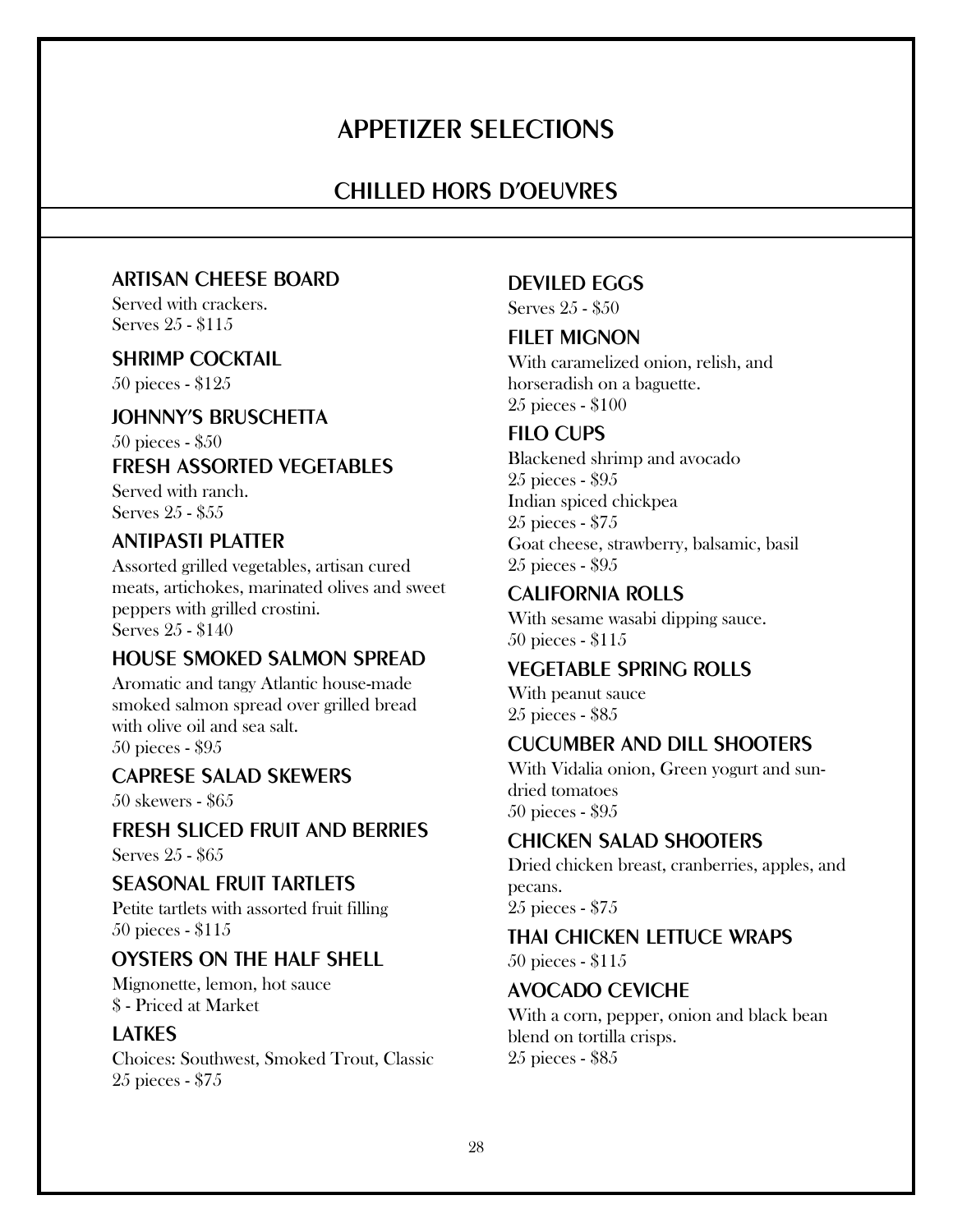### HOT HORS D'OEUVRES

#### PROSCIUTTO WRAPPED SHRIMP

Served with chimichurri. 5o pieces - \$125

#### SPINACH ARTICHOKE DIP

Served with Pita chips. Serves 25 - \$80

#### JOHNNY'S MEATBALLS

Choices: BBQ, Italian, Swedish, Korean 50 pieces - \$105

#### BACON WRAPPED SEA SCALLOPS

Prepared with a lemon butter. 50 pieces - \$150

#### RISOTTO CROQUETTES

Cheese stuffed, fried golden brown and served with Romesco sauce. 50 pieces - \$85

#### JOHNNY'S STUFFED MUSHROOM CAPS

Italian sausage stuffed mushroom caps with melted mozzarella cheese. 50 pieces - \$95

#### CHICKEN WINGS

Choices: Honey BBQ, Thai, Buffalo. 25 pieces - \$75

#### RuMAKI

Bacon wrapped, glazed water chestnuts. 50 pieces - \$110

#### BACON WRAPPED CHICKEN

Applewood smoked, with a BBQ glaze. 25 pieces - \$80

#### SAUSAGE BREAD

With marinara and Johnny's Dipping Sauce 50 pieces - \$85

#### PORK POT STICKERS

Served with soy sauce. 50 pieces - \$90

#### EGG ROLLS

Served with soy sauce and sweet chili. 50 pieces - \$90